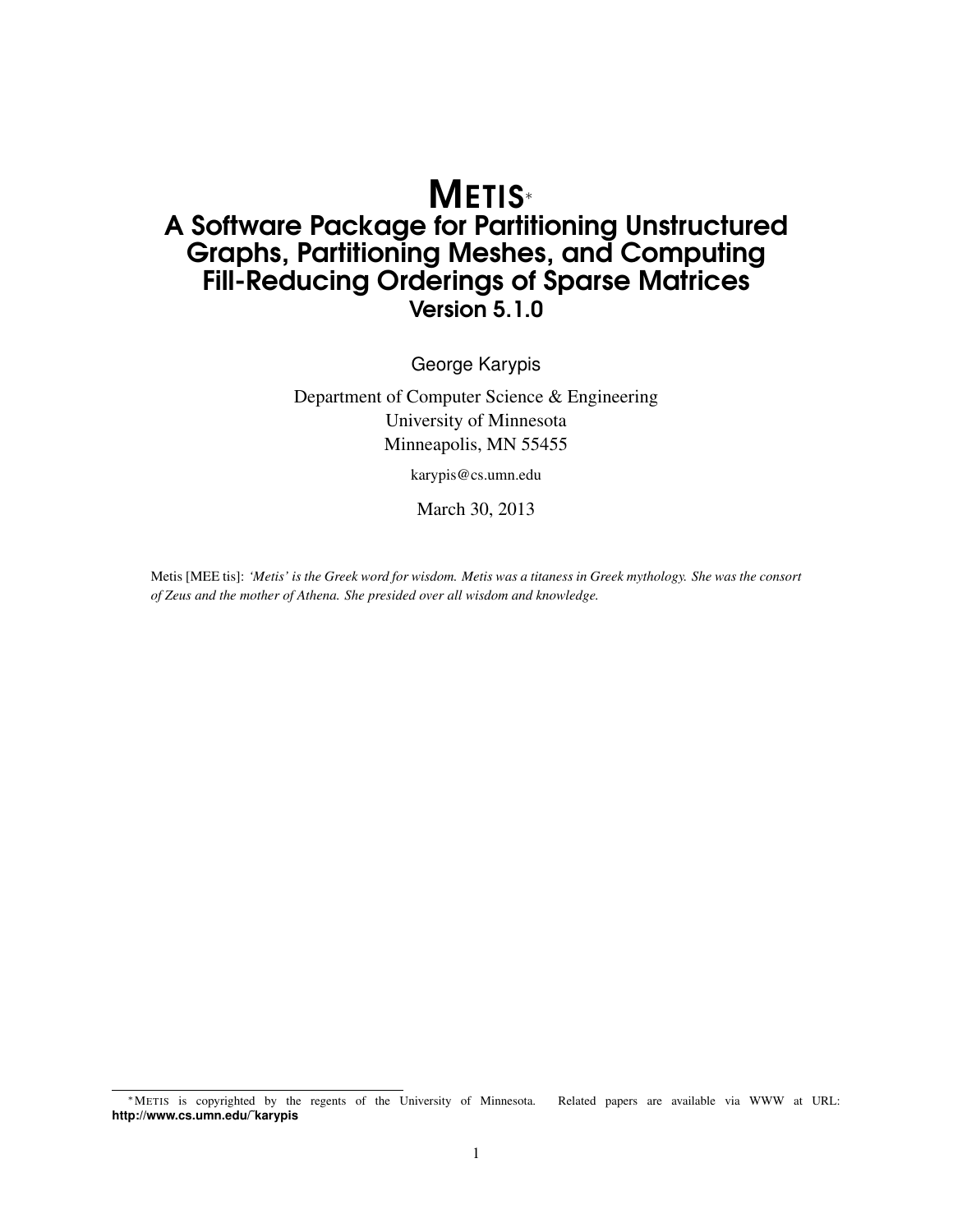# **Contents**

| 1                       | <b>Introduction</b> |                                                                                                                                                                                                                                |    |  |  |  |  |
|-------------------------|---------------------|--------------------------------------------------------------------------------------------------------------------------------------------------------------------------------------------------------------------------------|----|--|--|--|--|
| $\overline{2}$          |                     | What is new in version 5.0                                                                                                                                                                                                     |    |  |  |  |  |
|                         | 2.1                 |                                                                                                                                                                                                                                | 5  |  |  |  |  |
|                         |                     | 2.1.1                                                                                                                                                                                                                          | 5  |  |  |  |  |
|                         | 2.2                 |                                                                                                                                                                                                                                | 5  |  |  |  |  |
|                         |                     | 2.2.1                                                                                                                                                                                                                          | 5  |  |  |  |  |
| $\mathbf{3}$            |                     | <b>Overview of METIS</b>                                                                                                                                                                                                       | 6  |  |  |  |  |
|                         | 3.1                 |                                                                                                                                                                                                                                | 7  |  |  |  |  |
|                         | 3.2                 |                                                                                                                                                                                                                                | 8  |  |  |  |  |
|                         | 3.3                 | Support for multi-phase and multi-physics computations $\dots \dots \dots \dots \dots \dots \dots \dots \dots \dots$                                                                                                           | 8  |  |  |  |  |
|                         | 3.4                 |                                                                                                                                                                                                                                | 8  |  |  |  |  |
|                         | 3.5                 |                                                                                                                                                                                                                                | 8  |  |  |  |  |
|                         | 3.6                 |                                                                                                                                                                                                                                | 9  |  |  |  |  |
|                         | 3.7                 |                                                                                                                                                                                                                                | 9  |  |  |  |  |
| $\overline{\mathbf{4}}$ |                     | <b>METIS' stand-alone programs</b>                                                                                                                                                                                             | 9  |  |  |  |  |
|                         | 4.1                 |                                                                                                                                                                                                                                | 9  |  |  |  |  |
|                         |                     | 4.1.1                                                                                                                                                                                                                          | 9  |  |  |  |  |
|                         |                     | 4.1.2                                                                                                                                                                                                                          | 10 |  |  |  |  |
|                         |                     | 4.1.3                                                                                                                                                                                                                          | 11 |  |  |  |  |
|                         | 4.2                 | Output file formats response to the contract of the contract of the contract of the contract of the contract of the contract of the contract of the contract of the contract of the contract of the contract of the contract o | 12 |  |  |  |  |
|                         |                     | 4.2.1                                                                                                                                                                                                                          | 12 |  |  |  |  |
|                         |                     | 4.2.2                                                                                                                                                                                                                          | 12 |  |  |  |  |
|                         | 4.3                 |                                                                                                                                                                                                                                | 12 |  |  |  |  |
|                         |                     |                                                                                                                                                                                                                                | 13 |  |  |  |  |
|                         |                     |                                                                                                                                                                                                                                | 15 |  |  |  |  |
|                         |                     |                                                                                                                                                                                                                                | 16 |  |  |  |  |
|                         |                     |                                                                                                                                                                                                                                | 18 |  |  |  |  |
|                         |                     |                                                                                                                                                                                                                                |    |  |  |  |  |
|                         |                     |                                                                                                                                                                                                                                | 19 |  |  |  |  |
| 5                       |                     | <b>METIS' API</b>                                                                                                                                                                                                              | 20 |  |  |  |  |
|                         | 5.1                 |                                                                                                                                                                                                                                | 20 |  |  |  |  |
|                         | 5.2                 |                                                                                                                                                                                                                                | 20 |  |  |  |  |
|                         | 5.3                 |                                                                                                                                                                                                                                | 20 |  |  |  |  |
|                         | 5.4                 | Options array enterpreted to the contract of the contract of the contract of the contract of the contract of the contract of the contract of the contract of the contract of the contract of the contract of the contract of t | 20 |  |  |  |  |
|                         | 5.5                 |                                                                                                                                                                                                                                | 23 |  |  |  |  |
|                         | 5.6                 |                                                                                                                                                                                                                                | 24 |  |  |  |  |
|                         | 5.7                 |                                                                                                                                                                                                                                | 24 |  |  |  |  |
|                         | 5.8                 |                                                                                                                                                                                                                                | 26 |  |  |  |  |
|                         |                     |                                                                                                                                                                                                                                | 26 |  |  |  |  |
|                         |                     |                                                                                                                                                                                                                                | 26 |  |  |  |  |
|                         | 5.9                 |                                                                                                                                                                                                                                | 28 |  |  |  |  |
|                         |                     |                                                                                                                                                                                                                                | 28 |  |  |  |  |
|                         |                     |                                                                                                                                                                                                                                | 30 |  |  |  |  |
|                         |                     |                                                                                                                                                                                                                                | 31 |  |  |  |  |
|                         |                     |                                                                                                                                                                                                                                | 31 |  |  |  |  |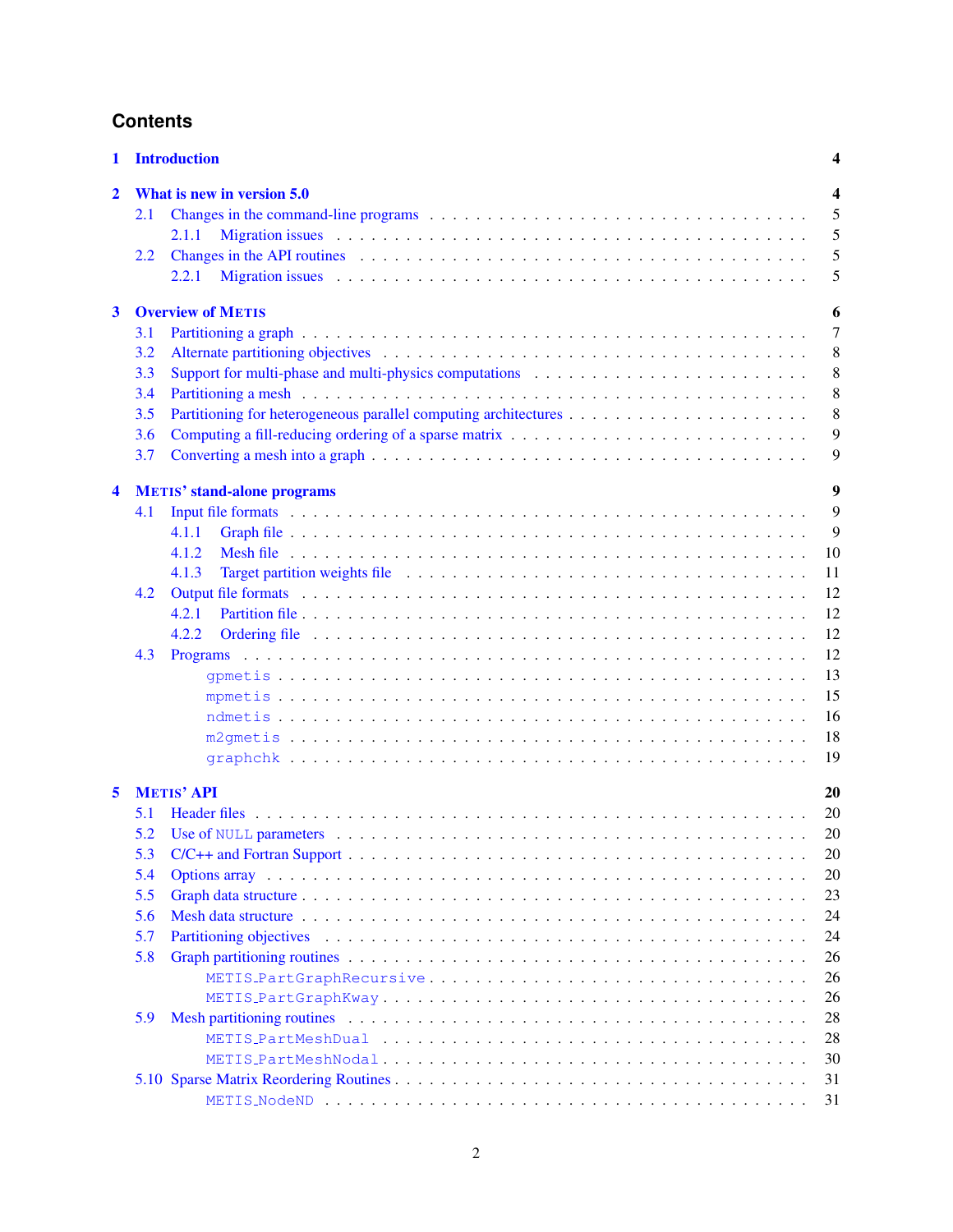| 7 Copyright & license notice                         | 35 |
|------------------------------------------------------|----|
| <b>6</b> System requirements and contact information | 35 |
|                                                      |    |
|                                                      |    |
|                                                      |    |
|                                                      |    |
|                                                      |    |
|                                                      |    |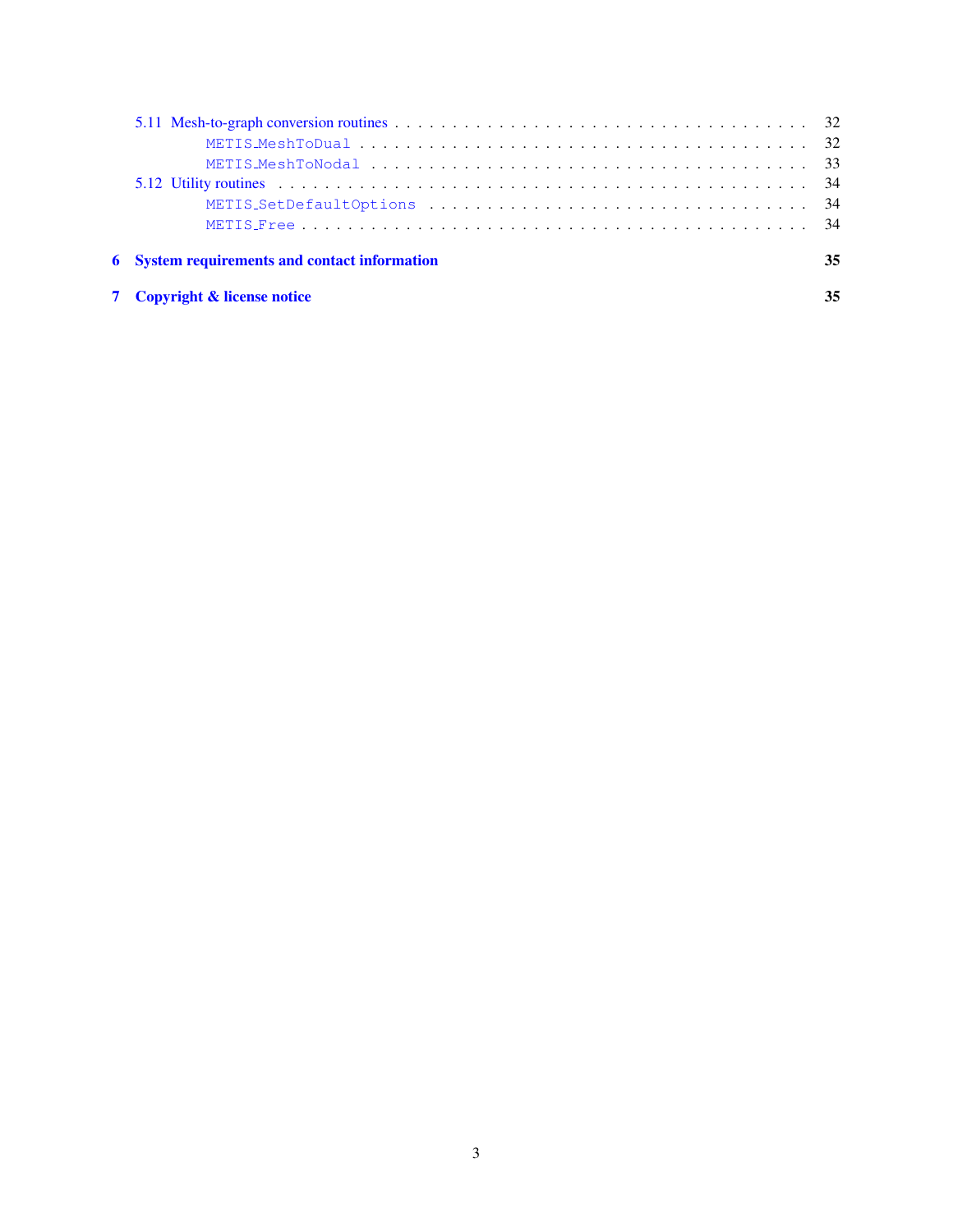# <span id="page-3-0"></span>**1 Introduction**

Algorithms that find a good partitioning of highly unstructured graphs are critical for developing efficient solutions for a wide range of problems in many application areas on both serial and parallel computers. For example, large-scale numerical simulations on parallel computers, such as those based on finite element methods, require the distribution of the finite element mesh to the processors. This distribution must be done so that the number of elements assigned to each processor is the same, and the number of adjacent elements assigned to different processors is minimized. The goal of the first condition is to balance the computations among the processors. The goal of the second condition is to minimize the communication resulting from the placement of adjacent elements to different processors. Graph partitioning can be used to successfully satisfy these conditions by first modelling the finite element mesh by a graph, and then partitioning it into equal parts.

Graph partitioning algorithms are also used to compute fill-reducing orderings of sparse matrices. These fillreducing orderings are useful when direct methods are used to solve sparse systems of linear equations. A good ordering of a sparse matrix dramatically reduces both the amount of memory as well as the time required to solve the system of equations. Furthermore, the fill-reducing orderings produced by graph partitioning algorithms are particularly suited for parallel direct factorization as they lead to high degree of concurrency during the factorization phase.

Graph partitioning is also used for solving optimization problems arising in numerous areas such as design of very large scale integrated circuits (VLSI), storing and accessing spatial databases on disks, transportation management, and data mining.

# <span id="page-3-1"></span>**2 What is new in version 5.0**

Version 5.0 represents nearly a complete re-write of the code-base whose purpose was to streamline and unify the stand-alone programs and API, provide better support for 64 bit architectures, enhance its functionality, and reduce the memory requirements by re-factoring its internal memory management routines. As a result, both the stand-alone programs and API routines have changed, making it incompatible with the earlier versions of METIS. However, in order to minimize the code changes that the revised API will require, the new API relies heavily on reasonable default values for most of the new parameters that it introduced.

The following represents a list of some of the major functionality-related changes and enhancements that are accessible by both the command-line programs and the API routines.

- Multi-constraint partitioning can be used in conjunction with minimization of the total communication volume.
- All graph and mesh partitioning routines take as input the target sizes of the partitions, which among others, allow them to compute partitioning solutions that are well-suited for parallel architectures with heterogeneous computing capabilities.
- When multi-constraint partitioning is used, the target sizes of the partitions are specified on a per partitionconstraint pair.
- The multilevel  $k$ -way partitioning algorithms can compute a partitioning solution in which each partition is contiguous.
- All partitioning and ordering routines can compute multiple different solutions and select the best as the final solution.
- The mesh partitioning and mesh-to-graph conversion routines can operate on mixed element meshes.
- The command-line programs provide full access to the entire set of capabilities provided by METIS' API.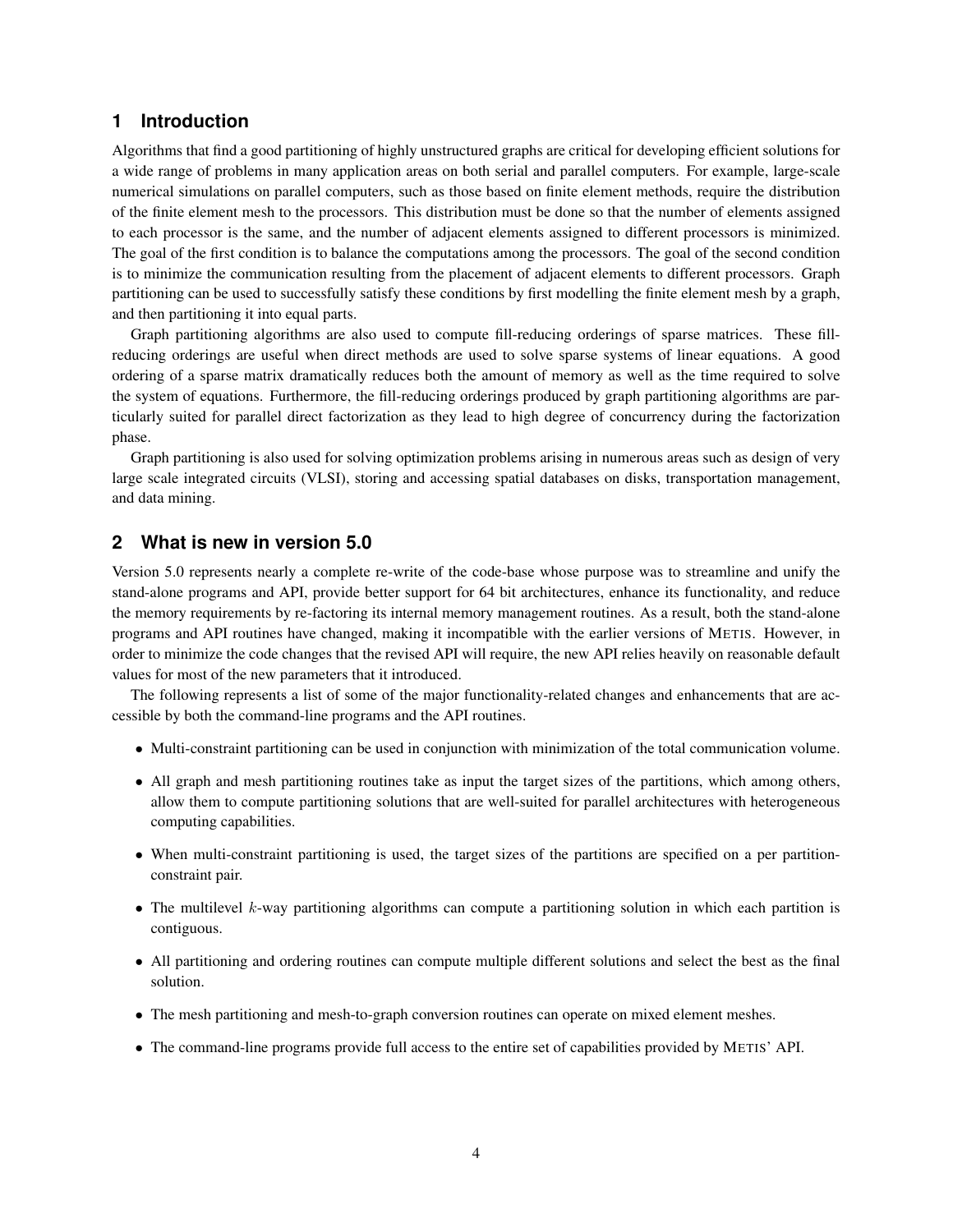| <b>Operation</b>                                       | 4.x stand-alone program | 5.x stand-alone program |
|--------------------------------------------------------|-------------------------|-------------------------|
| Partition a graph                                      | pmetis<br>kmetis        | qpmetis                 |
| Partition a mesh                                       | partnmesh<br>partdmesh  | mpmetis                 |
| Compute a fill-reducing<br>ordering of a sparse matrix | oemetis<br>onmetis      | ndmetis                 |
| Convert a mesh into a graph                            | mesh2nodal<br>mesh2dual | m2qmetis                |
| Graph format checker                                   | graphchk                | graphchk                |

<span id="page-4-4"></span>**Table 1**: Mapping between the old 4.x and the new 5.x command-line programs.

# <span id="page-4-0"></span>**2.1 Changes in the command-line programs**

Table [1](#page-4-4) shows how the v4.x command-line programs map to the new set of command-line programs provided by the 5.0 version of METIS. As part of these changes, none of the functionality offered by the old programs has been removed. On the contrary, the new programs have been extended to substantially increase the type of partitionings and orderings that can be computed by them. This was achieved by expanding the number of optional parameters that these programs can take, which allow users to have a complete access to all of METIS' functionality. Prior to this release, if users wanted to access some of the advance features of METIS, they had to write their own programs based on the supplied API.

# <span id="page-4-1"></span>**2.1.1 Migration issues**

In order to support the enhanced functionality offered by the new command-line programs, the format of the graph mesh files has changed (Section [4.1\)](#page-8-3). In the case of the graph file, the new format is backwards compatible, so graphs written for the earlier format will work correctly when used by qpmetis and ndmetis. However, the new mesh file format is not backward compatible, and as such they should not be used with mpmetis and m2gmetis. Fortunately, they can be easily converted to the new format by a slightly modifying their header line.

# <span id="page-4-2"></span>**2.2 Changes in the API routines**

Table [2](#page-5-1) shows how the v4.x API routines map to the new set of APIs provided by the 5.0 version of METIS. The number of distinct core functions has been reduced to seven by expanding the calling sequence of the new routines to provide the functionally offered by the old specialized routines. In most cases, the functionality provided by the new API routines is a superset of that offered by the old routines, especially in the areas related to partitioning for heterogeneous computing architectures, multi-constraint partitioning, and communication volume-based partitioning objectives.

# <span id="page-4-3"></span>**2.2.1 Migration issues**

Since the calling sequence of all the API routines and in some cases their names has changed, migrating to the new API will require code modifications. To ensure that these modifications are minimal, the new API routines allow users to provide NULL as the argument to many of the parameters for which there are reasonable defaults. Thus, we expect the migration to the new API will be rather straightforward, as long as the application does not want to take advantage of the newly added capabilities.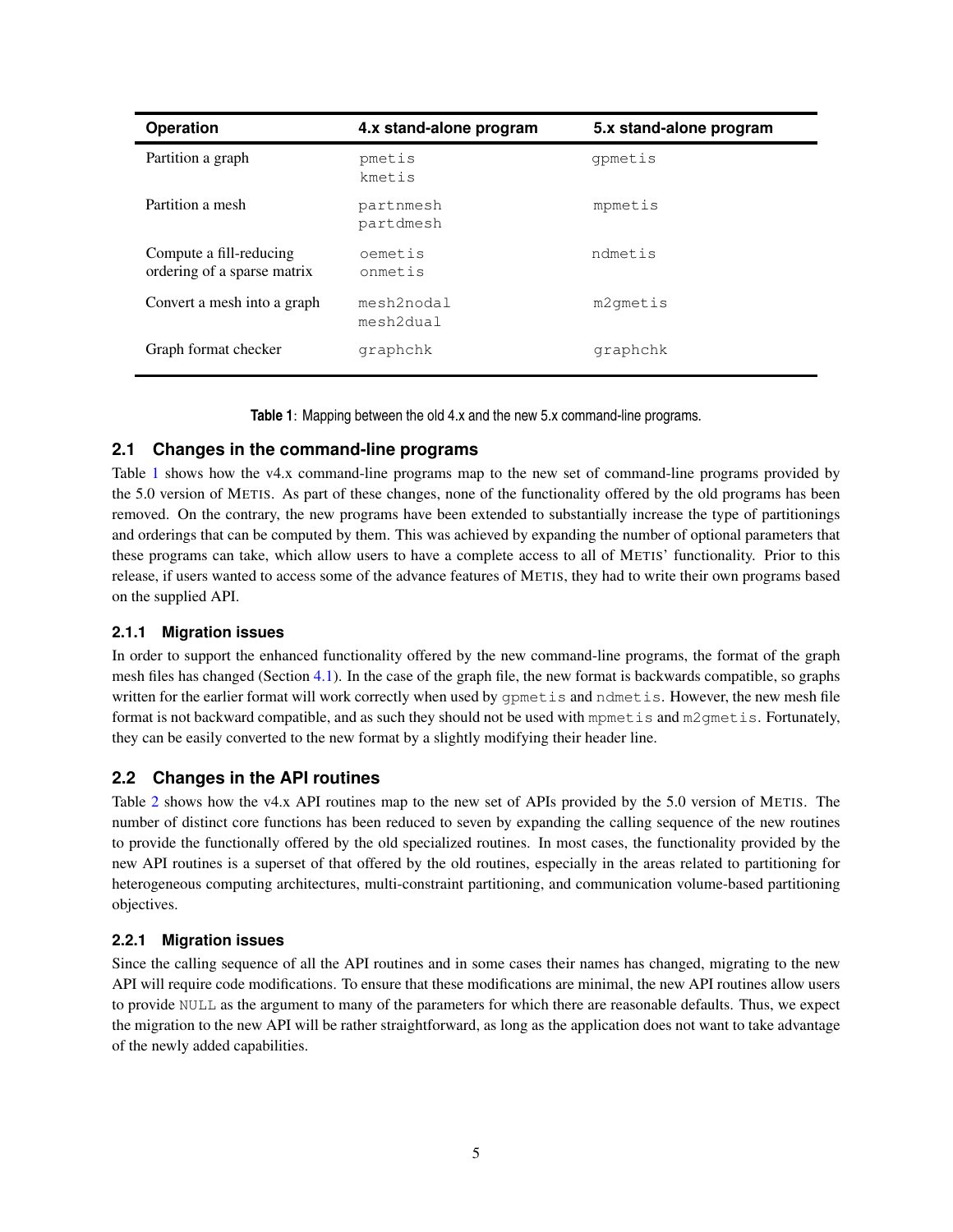| <b>Operation</b>                                       | 4.x routine                                                                                                           | 5.x routine                               |
|--------------------------------------------------------|-----------------------------------------------------------------------------------------------------------------------|-------------------------------------------|
| Partition a graph                                      | METIS_PartGraphRecursive<br>METIS_mCPartGraphRecursive<br>METIS_WPartGraphRecursive                                   | METIS_PartGraphRecursive                  |
|                                                        | METIS_PartGraphKway<br>METIS_mCPartGraphKway<br>METIS_WPartGraphKway<br>METIS_PartGraphVKway<br>METIS_WPartGraphVKway | METIS_PartGraphKway                       |
| Partition a mesh                                       | METIS_PartMeshNodal<br>METIS_PartMeshDual                                                                             | METIS_PartMeshNodal<br>METIS_PartMeshDual |
| Compute a fill-reducing<br>ordering of a sparse matrix | METIS_EdgeND<br>METIS_NodeND<br>METIS_NodeWND                                                                         | METIS_NodeND                              |
| Convert a mesh into a<br>graph                         | METIS_MeshToNodal<br>METIS_MeshToDual                                                                                 | METIS_MeshToNodal<br>METIS_MeshToDual     |
| Utility routines                                       | METIS_EstimateMemory                                                                                                  | Deprecated                                |
| New utility routines                                   |                                                                                                                       | METIS_SetDefaultOptions<br>METIS_Free     |

<span id="page-5-1"></span>**Table 2**: Mapping between the old 4.x and the new 5.x API.

# <span id="page-5-0"></span>**3 Overview of METIS**

METIS is a serial software package for partitioning large irregular graphs, partitioning large meshes, and computing fill-reducing orderings of sparse matrices. METIS has been developed at the Department of Computer Science & Engineering at the University of Minnesota and is freely distributed. Its source code can downloaded directly from *http://www.cs.umn.edu/˜metis*, and is also included in numerous software distributions for Unix-like operating systems such as Linux and FreeBSD.

The algorithms implemented in METIS are based on the multilevel graph partitioning paradigm [\[4,](#page-34-2) [3,](#page-34-3) [2\]](#page-34-4), which has been shown to quickly produce high-quality partitionings and fill-reducing orderings. The multilevel paradigm, illustrated in Figure [1,](#page-6-1) consists of three phases: graph coarsening, initial partitioning, and uncoarsening. In the graph coarsening phase, a series of successively smaller graphs is derived from the input graph. Each successive graph is constructed from the previous graph by collapsing together a maximal size set of adjacent pairs of vertices. This process continues until the size of the graph has been reduced to just a few hundred vertices. In the initial partitioning phase, a partitioning of the coarsest and hence, smallest, graph is computed using relatively simple approaches such as the algorithm developed by Kernighan-Lin [\[5\]](#page-34-5). Since the coarsest graph is usually very small, this step is very fast. Finally, in the uncoarsening phase, the partitioning of the smallest graph is *projected* to the successively larger graphs by assigning the pairs of vertices that were collapsed together to the same partition as that of their corresponding collapsed vertex. After each projection step, the partitioning is refined using various heuristic methods to iteratively move vertices between partitions as long as such moves improve the quality of the partitioning solution. The uncoarsening phase ends when the partitioning solution has been projected all the way to the original graph.

METIS uses novel approaches to successively reduce the size of the graph as well as to refine the partition during the uncoarsening phase. During coarsening, METIS employs algorithms that make it easier to find a high-quality partition at the coarsest graph. During refinement, METIS focuses primarily on the portion of the graph that is close to the partition boundary. These highly tuned algorithms allow METIS to quickly produce high-quality partitions and fill-reducing orderings for a wide variety of irregular graphs, unstructured meshes, and sparse matrices.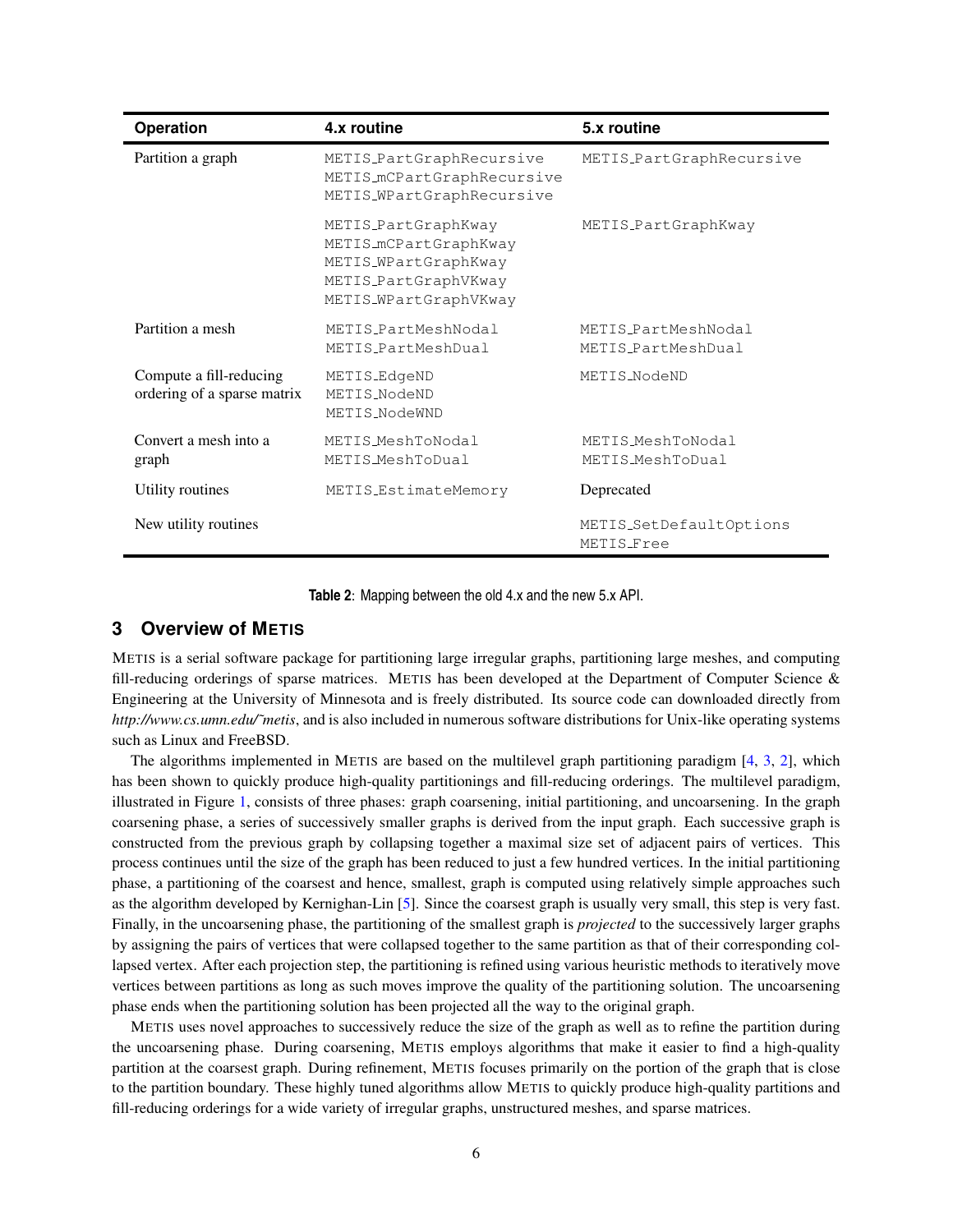| <b>Operation</b>                                       | Stand-alone program | <b>API routine</b>                              |
|--------------------------------------------------------|---------------------|-------------------------------------------------|
| Partition a graph                                      | qpmetis             | METIS_PartGraphRecursive<br>METIS_PartGraphKway |
| Partition a mesh                                       | mpmetis             | METIS_PartMeshNodal<br>METIS_PartMeshDual       |
| Compute a fill-reducing<br>ordering of a sparse matrix | ndmetis             | METIS NodeND                                    |
| Convert a mesh into a<br>graph                         | m2qmetis            | METIS_MeshToNodal<br>METIS_MeshToDual           |

<span id="page-6-2"></span>**Table 3**: An overview of METIS' command-line and library interfaces.

METIS provides a set of stand-alone command-line programs for computing partitionings and fill-reducing orderings as well as an application programming interface (API) that can be used to invoke its various algorithms from C/C++ or Fortran programs. The list of stand-alone programs and API routines of METIS is shown in Table [3.](#page-6-2) The API routines allow the user to alter the behavior of the various algorithms and provide additional routines that partition graphs into unequal-size partitions and compute partitionings that directly minimize the total communication volume.

# <span id="page-6-0"></span>**3.1 Partitioning a graph**

METIS can partition an unstructured graph into a user-specified number  $k$  of parts using either the multilevel recursive bisection [\[4\]](#page-34-2) or the multilevel k-way partitioning [\[3\]](#page-34-3) paradigms. Both of these methods are able to produce high quality partitions. However, METIS's multilevel  $k$ -way partitioning algorithm provides additional capabilities (e.g., minimize the resulting subdomain connectivity graph, enforce contiguous partitions, minimize alternative objectives, etc.) and as such it may be preferable than multilevel recursive bisection. METIS' stand-alone program for partitioning





<span id="page-6-1"></span>**Figure 1**: The three phases of multilevel k-way graph partitioning. During the coarsening phase, the size of the graph is successively decreased. During the initial partitioning phase, a k-way partitioning is computed, During the multilevel refinement (or uncoarsening) phase, the partitioning is successively refined as it is projected to the larger graphs.  $G_0$  is the input graph, which is the finest graph.  $G_{i+1}$  is the next level coarser graph of  $G_i.$   $G_4$  is the coarsest graph.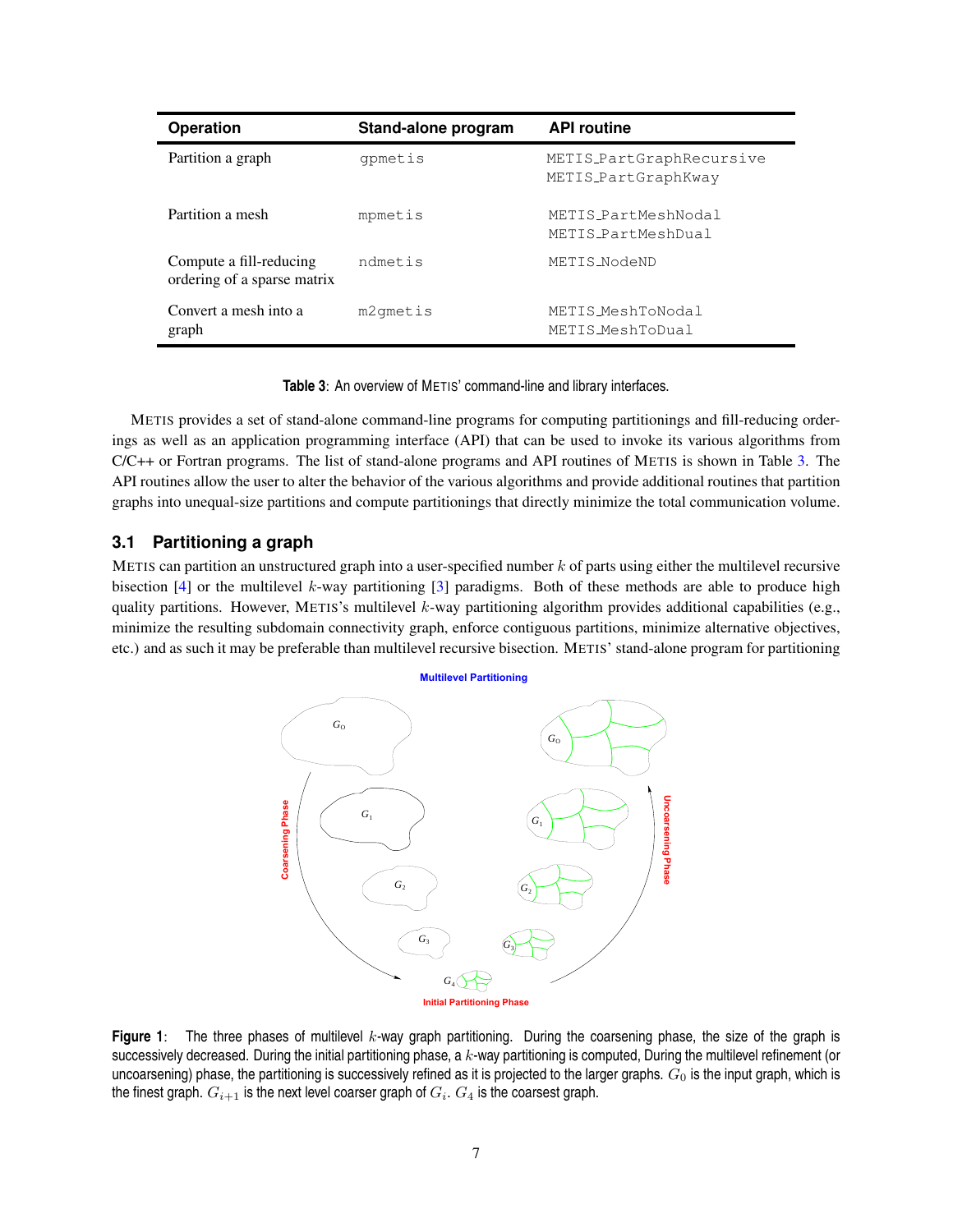a graph is gpmetis and the functionality that it provides is achieved by the METIS PartGraphRecursive and METIS\_PartGraphKway API routines.

# <span id="page-7-0"></span>**3.2 Alternate partitioning objectives**

The objective of the traditional graph partitioning problem is to compute a  $k$ -way partitioning such that the number of edges (or in the case of weighted graphs the sum of their weights) that straddle different partitions is minimized. This objective is commonly referred to as the *edge-cut*. When partitioning is used to distribute a graph or a mesh among the processors of a parallel computer, the objective of minimizing the edge-cut is only an approximation of the true communication cost resulting from the partitioning [\[1\]](#page-34-6).

The communication cost resulting from a  $k$ -way partitioning generally depends on the following factors: (i) the total communication volume, (ii) the maximum amount of data that any particular processor needs to send and receive; and (iii) the number of messages a processor needs to send and receive. METIS' multilevel k-way partitioning approaches can be used to directly minimize the total communication volume resulting from the partitioning (first factor). In addition, METIS also provides support for minimizing the third factor (which essentially reduces the number of startups) and indirectly (up to a point) reduces the second factor.

### <span id="page-7-1"></span>**3.3 Support for multi-phase and multi-physics computations**

The traditional graph partitioning problem formulation is limited in the types of applications that it can effectively model because it specifies that only a single quantity be load balanced. Many important types of multi-phase and multiphysics computations require that multiple quantities be load balanced simultaneously. This is because synchronization steps exist between the different phases of the computations, and so, each phase must be individually load balanced. That is, it is not sufficient to simply sum up the relative times required for each phase and to compute a partitioning based on this sum. Doing so may lead to some processors having too much work during one phase of the computation (and so, these may still be working after other processors are idle), and not enough work during another. Instead, it is critical that every processor have an equal amount of work from each phase of the computation.

METIS includes partitioning routines that can be used to partition a graph in the presence of such multiple balancing constraints. Each vertex is now assigned a vector of  $m$  weights and the objective of the partitioning routines is to minimize the edge-cut subject to the constraints that each one of the  $m$  weights is equally distributed among the domains. For example, if the first weight corresponds to the amount of computation and the second weight corresponds to the amount of storage required for each element, then the partitioning computed by the new algorithms will balance both the computation performed in each domain as well as the amount of memory that it requires. The multi-constraint partitioning algorithms and their applications are further described in [\[2\]](#page-34-4). The gpmetis program invokes the multiconstraint partitioning routines whenever the input graph specifies more that one set of vertex weights, and all of its graph partitioning API routines allow for the specification of multiple balancing constraints.

### <span id="page-7-2"></span>**3.4 Partitioning a mesh**

METIS provides the mpmetis program for partitioning meshes arising in finite element or finite volume methods. This program take as input the element-node array of the mesh and compute a  $k$ -way partitioning for both its elements and its nodes. This program first converts the mesh into either a dual graph (i.e., each element becomes a graph vertex) or a nodal graph (i.e., each node becomes a graph vertex), and then uses the graph partitioning API routines to partition this graph. METIS utilizes a flexible approach for creating a graph for a finite element mesh, which allows it to handle meshes with different and possibly mixed element types (e.g., triangles, tetrahedra, hexahedra, etc.). The functionality provided by mpmetis is achieved by the METIS PartMeshNodal and METIS PartMeshDual API routines.

### <span id="page-7-3"></span>**3.5 Partitioning for heterogeneous parallel computing architectures**

Heterogeneous computing platforms containing processing nodes with different computational and memory capabilities are becoming increasingly more common. METIS' graph and mesh partitioning programs and API routines are designed to partition a graph into  $k$  parts such that each part contains a pre-specified fraction of the total number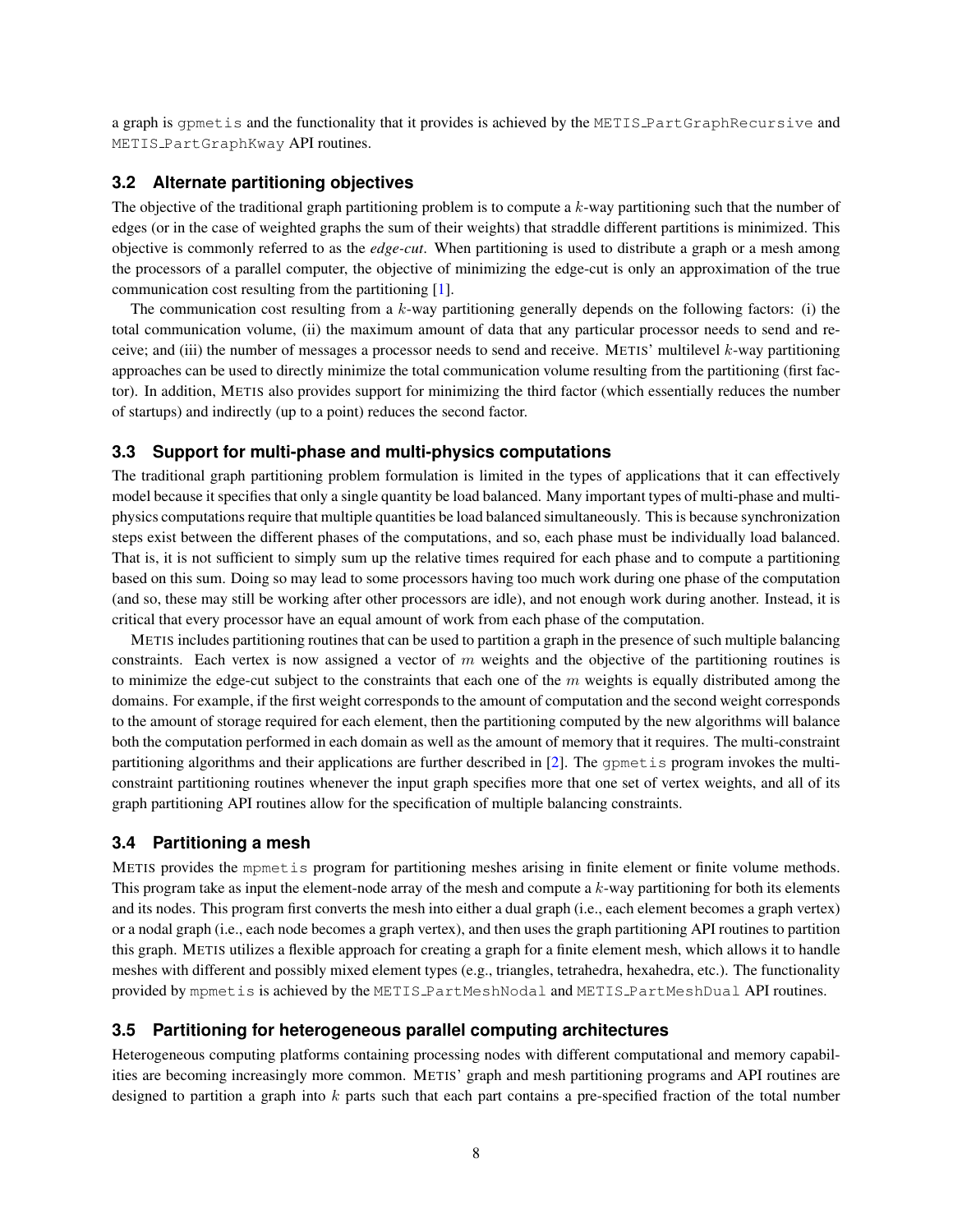of vertices/elements/nodes. In addition, in the case of multi-constraint partitioning, these pre-specified fractions are provided for each one of the vertex weights. By matching the weights specified for each partition to the relative computational and memory capabilities of the various processors, these routines can be used to compute partitionings that balance the computations on heterogeneous architectures.

### <span id="page-8-0"></span>**3.6 Computing a fill-reducing ordering of a sparse matrix**

METIS provides the ndmetis program and its associated METIS NodeND API routine for computing fill-reducing orderings of sparse matrices based on the multilevel nested dissection paradigm [\[4\]](#page-34-2). The nested dissection paradigm is based on computing a vertex-separator for the the graph corresponding to the matrix. The nodes in the separator are moved to the end of the matrix, and a similar process is applied recursively for each one of the other two parts. The multilevel nested dissection paradigm is quite effective in producing re-orderings that incur low fill-in.

# <span id="page-8-1"></span>**3.7 Converting a mesh into a graph**

METIS provides the m2gmetis program for converting a mesh into the graph format used by METIS. This program can generate either the nodal or dual graph of the mesh. The corresponding API routines are METIS MeshToNodal and METIS MeshToDual. Since METIS does not provide API routines that can directly compute a multi-constraint partitioning of a mesh, these routines can be used to first convert the mesh into a graph, which can then be used as input to METIS' graph partitioning routines to obtain such partitionings.

# <span id="page-8-2"></span>**4 METIS' stand-alone programs**

METIS provides a variety of programs that can be used to partition graphs, partition meshes, compute fill-reducing orderings of sparse matrices, as well as programs to convert meshes into graphs appropriate for METIS's graph partitioning programs.

### <span id="page-8-3"></span>**4.1 Input file formats**

The various programs in METIS require as input either a file storing a graph or a file storing a mesh. The format of these files are described in the following sections.

### <span id="page-8-4"></span>**4.1.1 Graph file**

The primary input of the partitioning and fill-reducing ordering programs in METIS is the *undirected* graph to be partitioned or ordered. This graph is stored in a file and is supplied to the various programs as one of the command line parameters.

A graph  $G = (V, E)$  with n vertices and m edges is stored in a plain text file that contains  $n + 1$  lines (excluding comment lines). The first line, referred to as the *header line* contains information about the size and the type of the graph, while the remaining n lines contain information for each vertex of G. Any line that starts with '%' is a comment line and is skipped.

The header line contains either two (n, m), three (n, m, *fmt*), or four (n, m, *fmt*, *ncon*) parameters. The first two parameters  $(n, m)$  are the number of vertices and the number of edges, respectively. Note that in determining the number of edges m, an edge between any pair of vertices v and u is counted only once and not twice (i.e., we do not count the edge  $(v, u)$  separately from  $(u, v)$ ). For example, the graph in Figure [2](#page-10-1) contains 11 vertices.

The *fmt* parameter is used to specify if the graph file contains information about vertex sizes, vertex weights, and edge weights. The *fmt* parameter is a three-digit binary number. If the least significant bit is set to 1 (i.e., the 1st bit from right to left), then the graph file provides information about the weights of the edges. If the second least significant bit is set to 1 (i.e., the 2nd bit from right to left), then the graph file provides information about the weights of the vertices. Finally, if the third lest significant bit is set to 1 (i.e., the 3rd bit from right to left), then the graph file provides information of the sizes of the vertices. For example, if *fmt* is 011, then the graph file provides information about both vertex weights and edge weights. Note that when the *fmt* parameter is not provided, it is assumed that the vertex sizes, vertex weights, and edge weights are all equal to 1.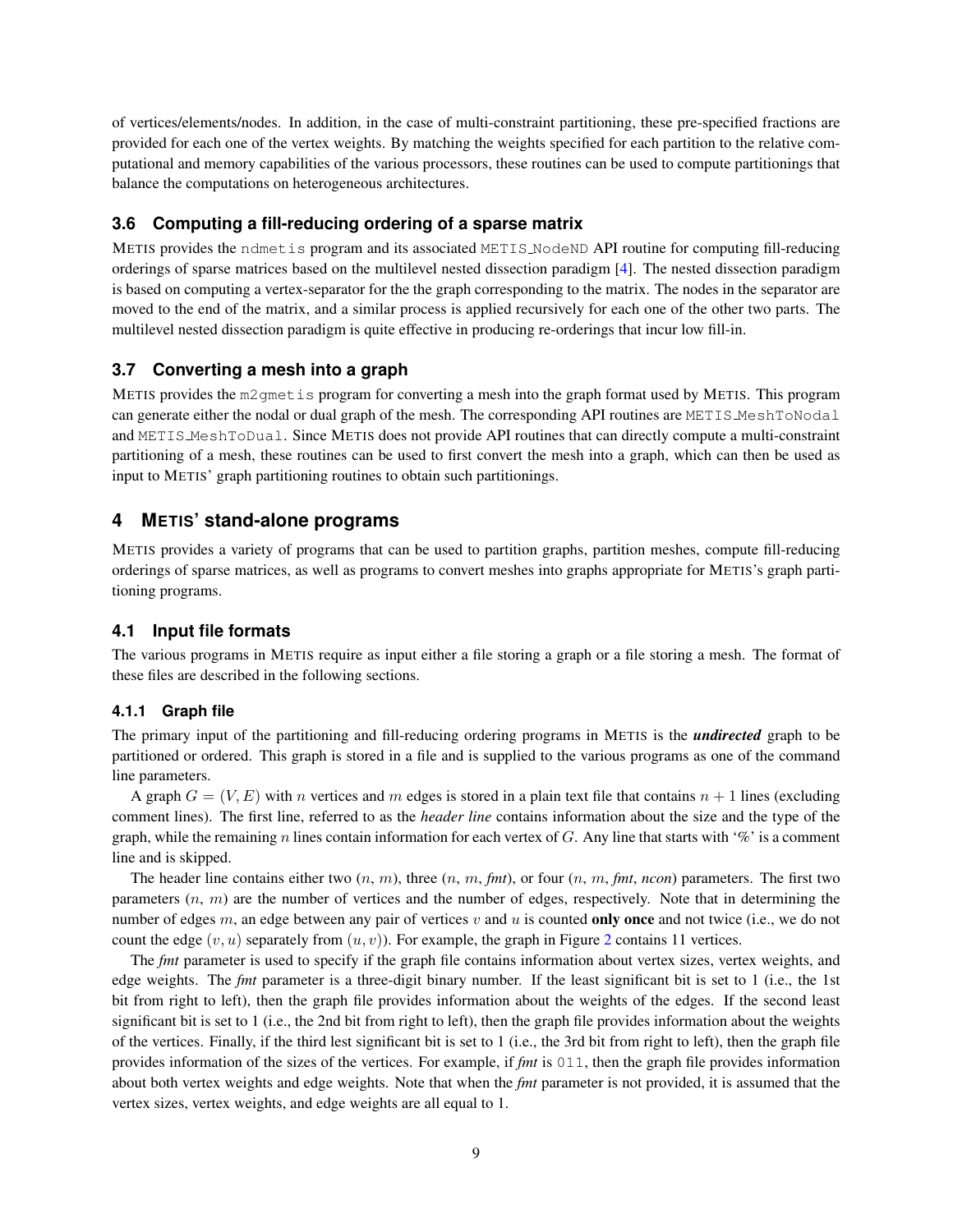The *ncon* parameter specifies the number of vertex weights associated with each vertex of the graph. The value of this parameter determines whether or not METIS will use the multi-constraint partitioning algorithms (Section [3.3\)](#page-7-1). If this parameter is omitted, then the vertices of the graph are assumed to have a single weight. Note that if *ncon* is greater than 0, then the file should contain the required vertex weights and the *fmt* parameter should be set appropriately (i.e., the 2nd bit from right to left should be set to 1).

The remaining n lines store information about the actual structure of the graph. In particular, the *i*th line (excluding comment lines) contains information that is relevant to the ith vertex. Depending on the value of the *fmt* and *ncon* parameters, the information stored at each line is somewhat different. In the most general form (when *fmt* = 11 and  $ncon > 1$ ) each line will have the following structure (all elements are integer):

$$
s w_1 w_2 \ldots w_{ncon} v_1 e_1 v_2 e_2 \ldots v_k e_k
$$

where s is the size of the vertex,  $w_1, w_2, \ldots, w_{ncon}$  are the *ncon* vertex weights associated with this vertex,  $v_1, \ldots, v_k$ are the vertices adjacent to this vertex, and  $e_1, \ldots, e_k$  are the weights of these edges. The vertices (i.e., the various  $v_i$  entries) are numbered starting from 1 (not from 0 as is often done in C). Furthermore, the vertex-sizes and vertexweights must be integers greater or equal to 0, whereas the edge-weights must be strictly greater than 0.

**Vertex size versus vertex weights** The graph format allows for the specification of both vertex sizes and vertex weights. These two quantities are used by METIS for two entirely different purposes. The vertex weights are used for ensuring that the computed partitionings satisfy the specified balancing constraints (e.g., the sum of the weights of the vertices assigned to each partition is the same across the partitions). On the other hand, the vertex sizes are used for determining the total communication volume, when qpmetis and mpmetis are invoked with the -objtype=vol option. Additional details on how the vertex size is used to determine the communication volume are provided in Section [5.7,](#page-23-1) which provides the precise formula for computing the total communication volume.

**Examples** Figure [2](#page-10-1) illustrates the format by providing some examples. The simplest format for a graph G is when the size and weight of all vertices and the weight of all the edges is the same. This format is illustrated in Figure  $2(a)$  $2(a)$ . Note, the optional *fmt* parameter is skipped in this case. However, there are cases in which the edges in G have different weights. This is accommodated as shown in Figure [2\(](#page-10-1)b). Now, the adjacency list of each vertex contains the weight of the edges in addition to the vertices that is connected with. If v has  $k$  vertices adjacent to it, then the line for v in the graph file contains  $2 * k$  numbers, each pair of numbers stores the vertex that v is connected to, and the weight of the edge. Note that the *fmt* parameter is equal to  $001$ , indicating the fact that G has weights on the edges. In addition to having weights on the edges, weights on the vertices are also allowed, as illustrated in Figure  $2(c)$  $2(c)$ . In this case, the value of *fmt* is equal to 011, and each line of the graph file first stores the weight of the vertex, and then the weighted adjacency list. Finally, Figure [2\(](#page-10-1)d) illustrates the format of the input file when the vertices of the graph contain multiple weights (3 in this example). In this case, the value of *fmt* is equal to 010, and the value of *ncon* is equal to 3 (since we have three sets of vertex-weights). Each line of the graph file stores the three weights of the vertices followed by the adjacency list.

#### <span id="page-9-0"></span>**4.1.2 Mesh file**

The primary input of the mesh partitioning programs in METIS is the mesh to be partitioned. This mesh is stored in a file in the form of the element node array. A mesh with n elements is stored in a plain text file that contains  $n+1$  lines. The first line (i.e., the *header* line) contains information about the size and the type of the mesh, while the remaining n lines contain the nodes that make up each element.

The first line contains two integer parameters. The first parameter is the number of elements  $n$  in the mesh. The second parameter, which is optional, is the number of weights associated with each element. This is equivalent to the *ncon* parameter of the graph file and is used to specify the weights of the vertices in the dual graph. If this parameter is omitted, the weights of the vertices in the dual graph are assumed to be  $1<sup>1</sup>$  $1<sup>1</sup>$ .

<span id="page-9-1"></span><sup>&</sup>lt;sup>1</sup>The current mesh format does not allow for the specification of weights with the vertices in the nodal graph. If you need to partition the nodal graph of a mesh whose vertices can have different weights, then the m2gmetis routine should be used to first create the nodal graph, which should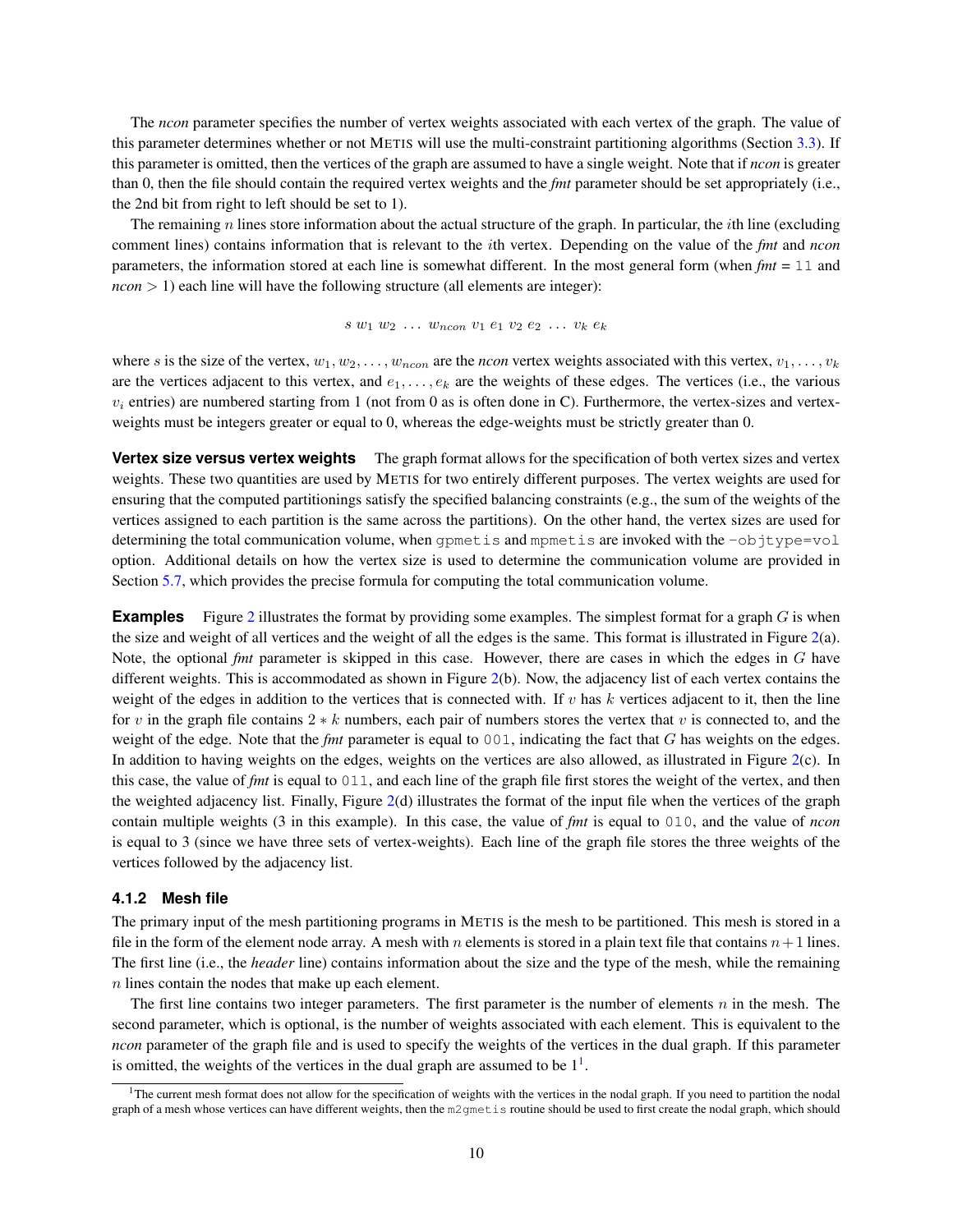

<span id="page-10-1"></span>**Figure 2**: Storage format for various type of graphs.

After the first line, the remaining n lines store the element node array. In particular for element i, line  $i + 1$  stores the *ncon* integer weights associated with the ith element (if the optional *ncon* parameter has been specified) followed by the nodes that this element is made off. The weights and nodes are separated by spaces. The numbering of the nodes starts from 1. The nodes of each element can be stored in any order. The mesh file allows for mixed elements meshes, and as such the number of nodes that are supplied in each line can vary.

### <span id="page-10-0"></span>**4.1.3 Target partition weights file**

The graph and mesh-partitioning routines take as input an optional file that specifies the target weights of the various partitions (using the -tpwgts option. This file contains a sequence of lines, whose format are of the form:

frompid [- topid] [: fromcnum [- tocnum]] = twgt

be subsequently edited to include the required weights, prior to using gpmetis to partition it.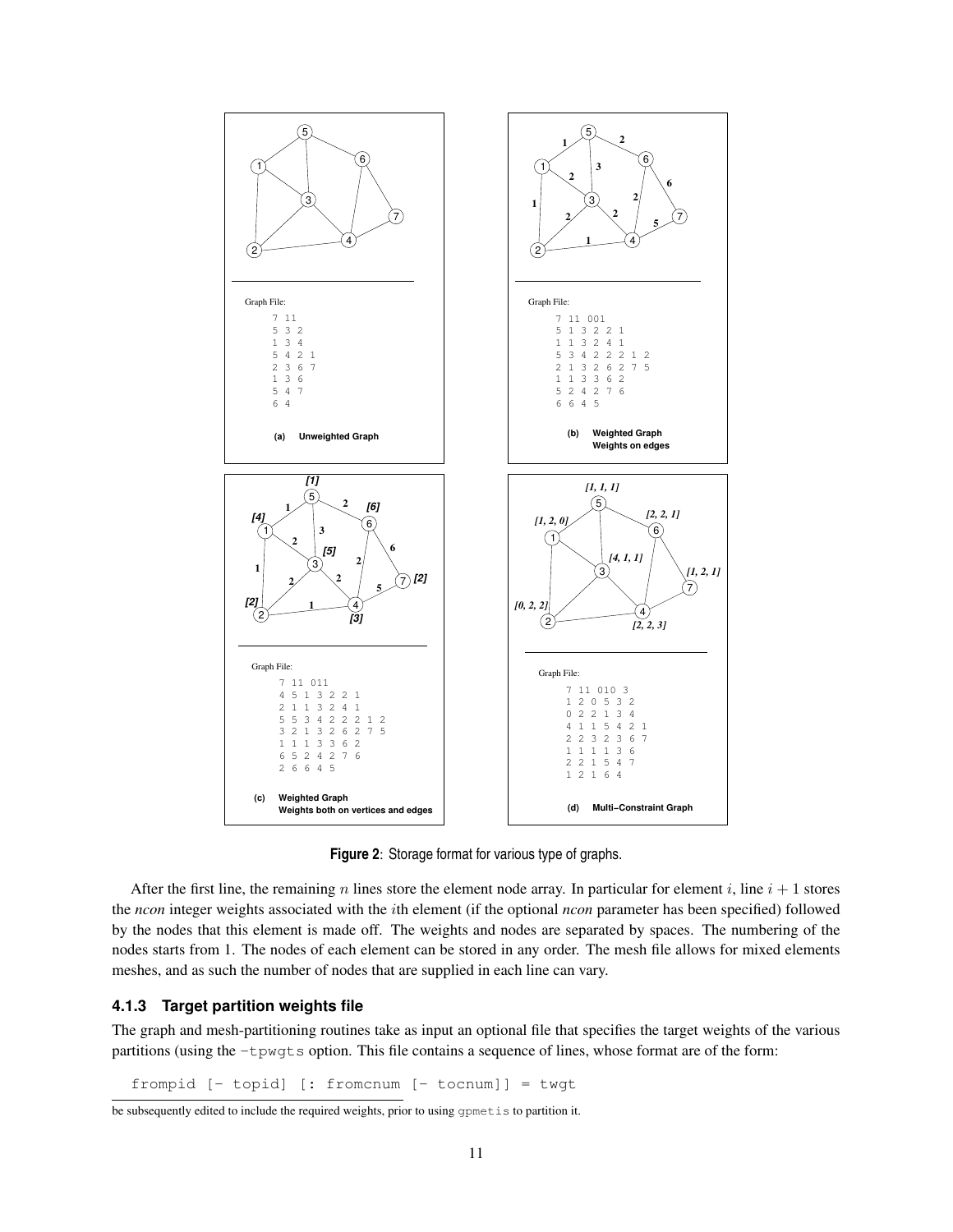where frompid and topid specify partition numbers (numbering starting from 0), from cnum and to cnum specify constraint numbers (numbering starting from 0), and  $twq\tau$  is a floating point number specifying a fraction of the total weight (i.e., better be  $\leq 1.0$ ). The parts in square-brackets indicate optional parts. The meaning of the above specification is as follows: For each of the constraints from from change to and including to cnum for the partitions starting from frompid up to and including topid will be assigned a target weight of twgt. If [- topid] is not supplied, then topid = frompid. If  $[-$  tocnum is not supplied, then tocnum = fromcnum. If  $[:$ fromcnum [- tocnum]], then fromcnum=0 and tocnum=ncon-1.

If the file does not contain a  $t$  wg $t$  specification for all the target partition weight/constraint combinations, then the twgt for the unspecified ones is determined by equally distributing the left-over portion of the total weight for each constraint. It is important that for each constraint, the sum of the specified twgts values is less than or equal to 1.0.

For example, assuming that ncon=1, nparts=5, then the following tpwgts file

 $0-1 = .2$  $4 = .3$ 

specifies the following target partition weights:

part $[0] = .2$ ; part $[1] = .2$ ; part $[2] = .15$ ; part $[3] = .15$ ; and part $[4] = 0.3$ 

Note that the .15 fractions for part [2] and part [3] are due to the equal distribution of the left-over weight (1.0) - .7).

# <span id="page-11-0"></span>**4.2 Output file formats**

The output of METIS is either a partition or an ordering file, depending on whether METIS is used for graph/mesh partitioning or for sparse matrix ordering. The format of these files are described in the following sections.

#### <span id="page-11-1"></span>**4.2.1 Partition file**

The partition file of a graph with n vertices consists of n lines with a single number per line. The *i*th line of the file contains the partition number that the *i*th vertex belongs to. Partition numbers start from 0 up to the number of partitions minus one.

# <span id="page-11-2"></span>**4.2.2 Ordering file**

The ordering file of a graph with n vertices consists of n lines with a single number per line. The *i*th line of the ordering file contains the new order of the *i*th vertex of the graph. The numbering in the ordering file starts from 0.

Note that the ordering file stores what is referred to as the the inverse permutation vector *iperm* of the ordering. Let A be a matrix and let A' be the reordered matrix. The inverse permutation vector maps the *i*th row (column) of A into the *iperm*[*i*] row (column) of  $A'$ .

### <span id="page-11-3"></span>**4.3 Programs**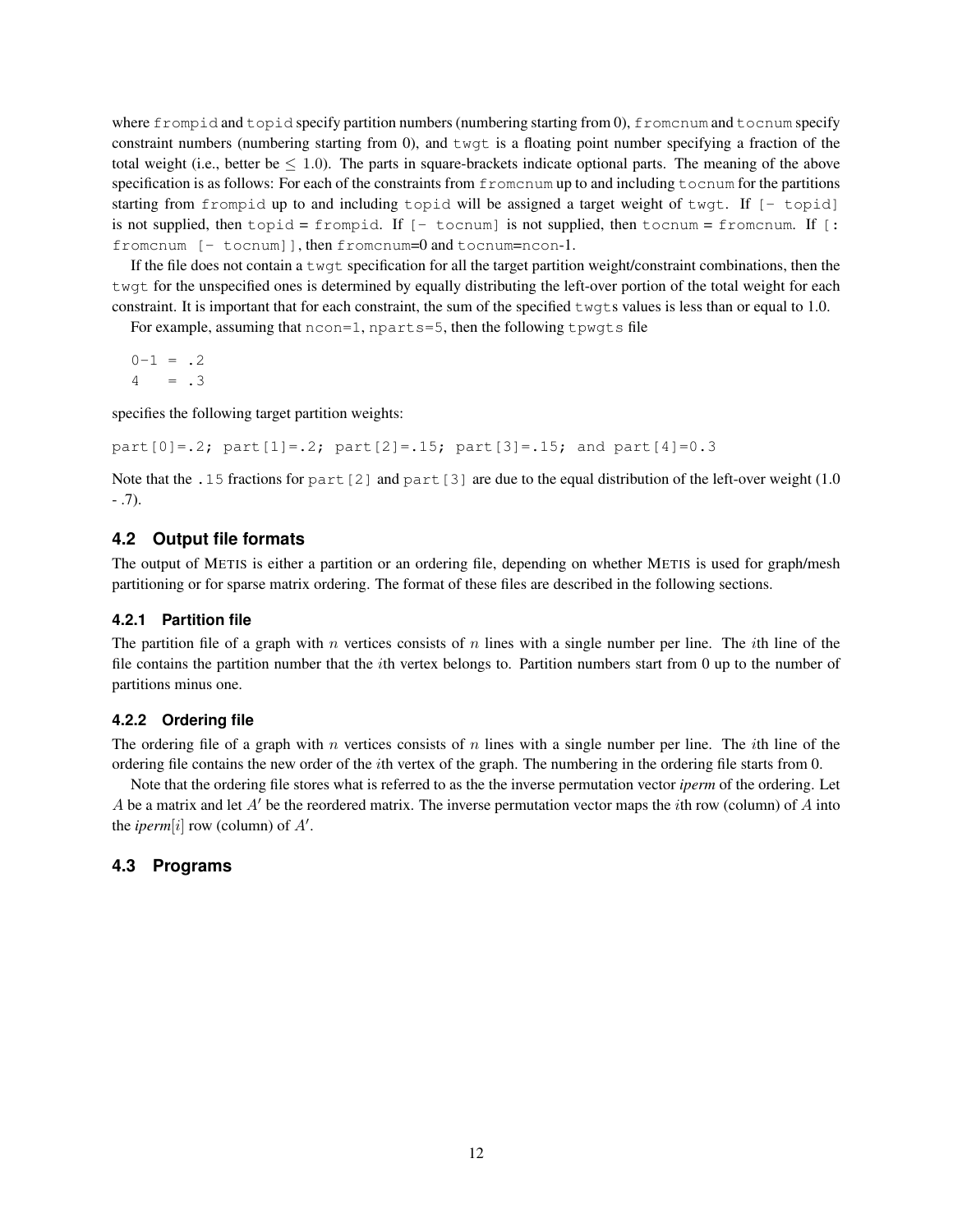#### <span id="page-12-0"></span>**gpmetis** [options] graphfile nparts

### **Description**

Partitions a graph into a specified number of parts. The computed partitioning is stored in a file named graphfile.part.nparts, where graphfile and nparts correspond to the specified parameters.

#### **Parameters**

**graphfile** The name of the file that stores the graph to be partitioned (Section  $4.1.1$ ).

nparts The number of parts that the graph will be partitioned into. It should be greater than 1.

### **Options**

# -ptype=string

Specifies the scheme used for computing the partitioning. Possible values:

rb Multilevel recursive bisectioning.

kway Multilevel  $k$ -way partitioning [default].

### -ctype=string

Specifies the scheme used to match the vertices of the graph during the coarsening. Possible values:

rm Random matching.

shem Sorted heavy-edge matching [default].

#### -iptype=string (applies only when -ptype=rb)

Specifies the scheme used to compute the initial partitioning of the graph. Possible values:

grow Grows a bisection using a greedy strategy [default].

random Computes a bisection at random followed by a refinement.

# -objtype=string (applies only when -ptype=kway)

Specifies the partitioning's objective function. Possible values:

- cut Edgecut minimization [default].
- vol Total communication volume minimization.

-no2hop Specifies that the coarsening will not perform any 2–hop matchings when the standard matching approach fails to sufficiently coarsen the graph. The 2–hop matching is very effective for graphs with power-law degree distributions. If the quality of the partitionings when compared to that obtained by earlier versions of METIS is low, then this option can be specified to turn off this type of matching.

### -contig (applies only when -ptype=kway)

Specifies that the partitioning routines should try to produce partitions that are contiguous. Note that if the input graph is not connected this option is ignored.

#### -minconn (applies only when -ptype=kway)

Specifies that the partitioning routines should try to minimize the maximum degree of the subdomain graph, i.e., the graph in which each partition is a node, and edges connect subdomains with a shared interface.

### -tpwgts=filename

Specifies the name of the file that stores for each constraint the target weights for each partition (Section [4.1.3\)](#page-10-0). By default, for each constraint, all partitions are assumed to be of the same size.

#### -ufactor=int

Specifies the maximum allowed load imbalance among the partitions. It is this described under METIS OPTION UFACTOR in Section [5.4.](#page-19-4)

Note that in the case of multiple constraints, the same load imbalance tolerance is applied to all the constraints. Use -ubvec to provide per-constraint load imbalance tolerances.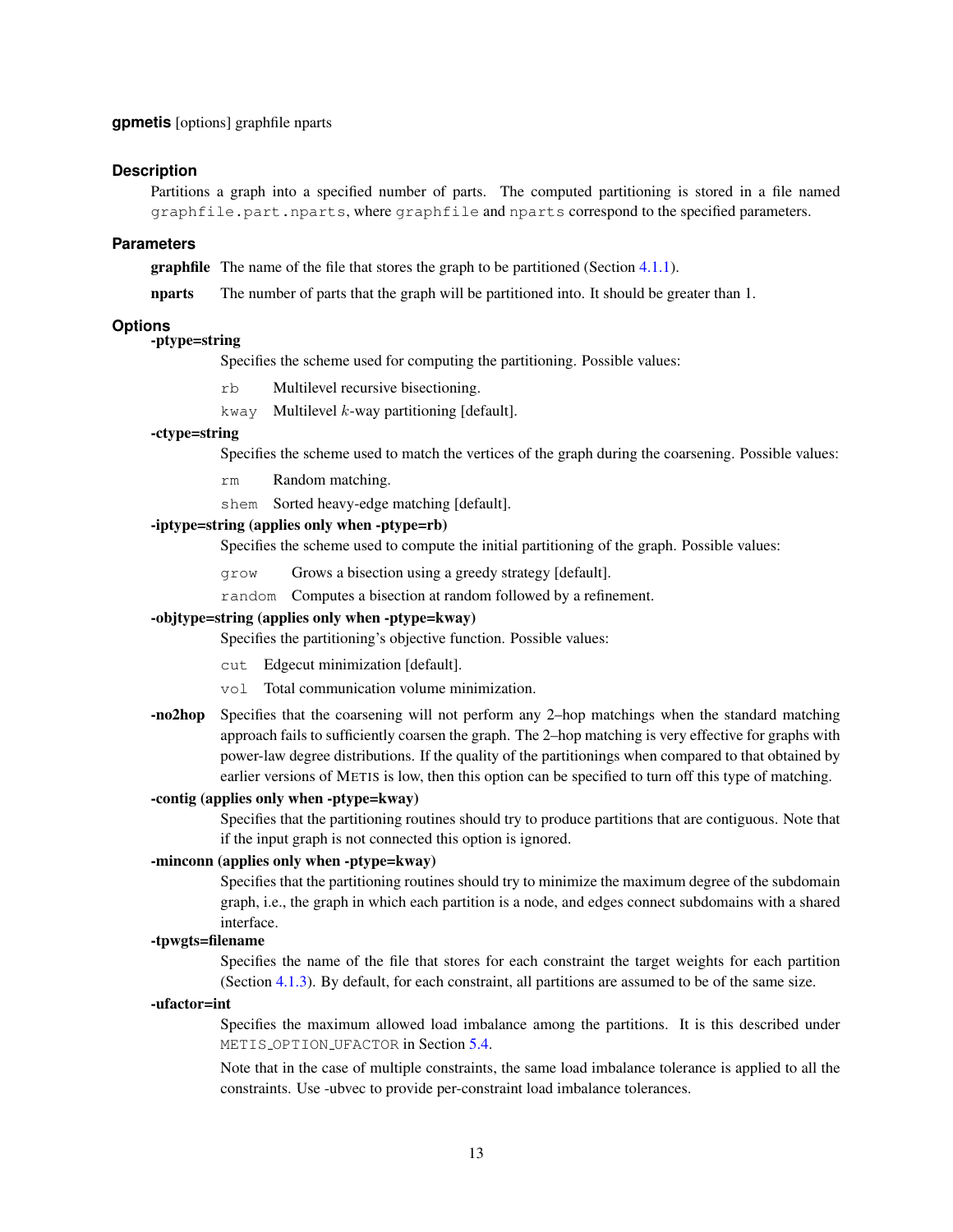#### -ubvec=string

Specifies the per-constraint allowed load imbalance among partitions. The string must contain a space separated list of floating point numbers, one for each of the constraints. For example, for three constraints, the string can be "1.02 1.2 1.35" indicating a desired maximum load imbalance of 2%, 20%, and 35%, respectively. The load imbalance is defined in a way similar to -ufactor. If supplied, this parameter takes priority over ufactor.

# -niter=int

Specifies the number of iterations for the refinement algorithms at each stage of the uncoarsening process. Default is 10.

#### -ncuts=int

Specifies the number of different partitionings that it will compute. The final partitioning is the one that achieves the best edgecut or communication volume. Default is 1.

#### -nooutput

Specifies that no partitioning file should be generated.

-seed=int Selects the seed of the random number generator.

#### -dbglvl=int

Specifies the type of progress/debugging information that will be printed to stdout. The supplied value corresponds to the addition (bitwise OR) of the various values described in Section [5.4](#page-19-4) for METIS OPTION DBGLVL. The default value is 0 (no progress/debugging information).

-help Displays the command-line options along with a description.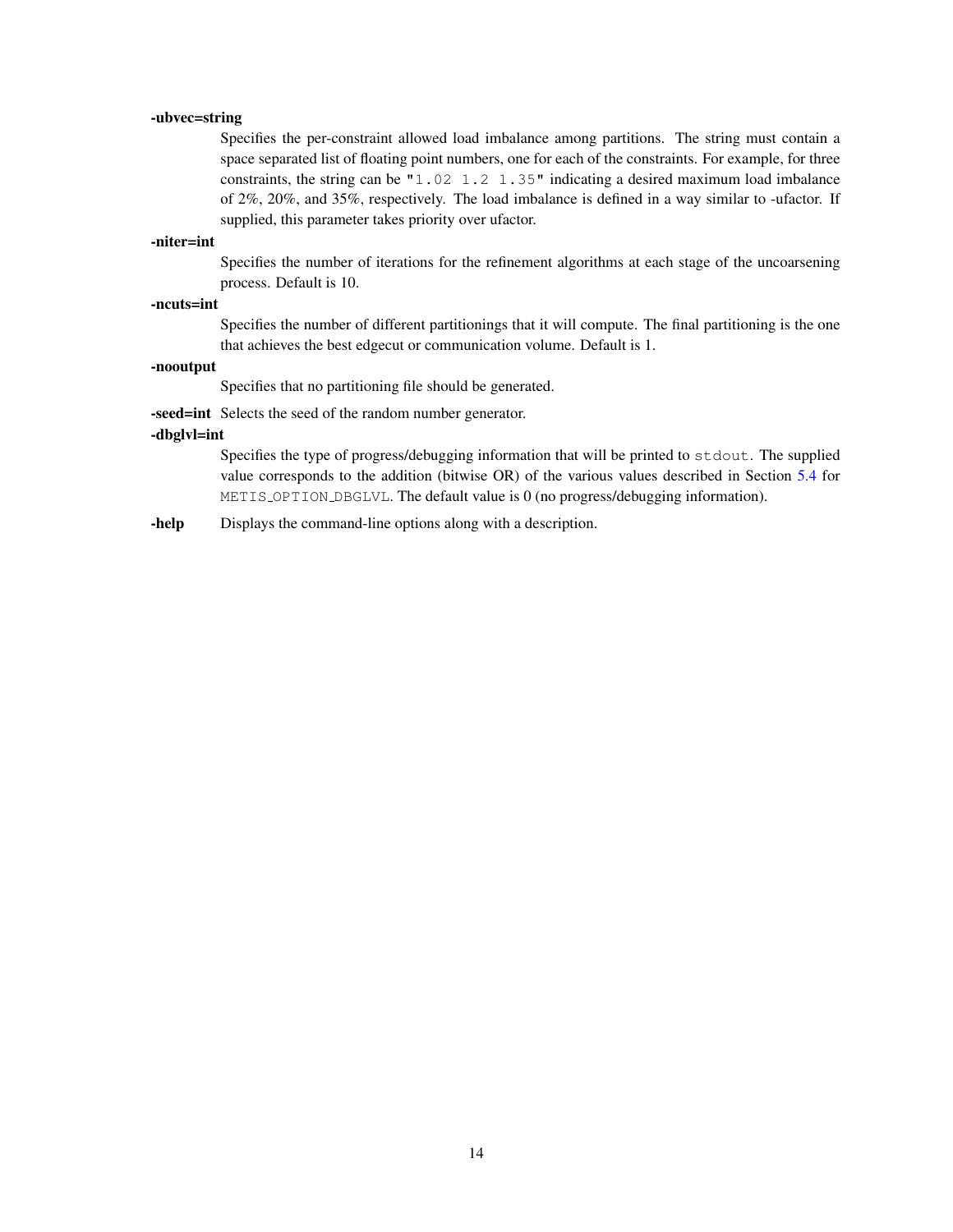#### **mpmetis** [options] meshfile nparts

### **Description**

Partitions a mesh into a specified number of parts. The computed partitioning is stored in two files named: meshfile.npart.nparts that stores the partitioning of the nodes, and meshfile.epart.nparts that stores the partitioning of the elements. The meshfile and nparts components of those files correspond to the specified parameters. The format of the partitioning files is described in Section [4.2.1.](#page-11-1)

### **Parameters**

meshfile The name of the file that stores the mesh to be partitioned (Section [4.1.2\)](#page-9-0).

nparts The number of parts that the mesh will be partitioned into. It should be greater than 1.

#### **Options**

-gtype=string

Specifies the graph to be used for computing the partitioning The possible values are:

dual Partition the dual graph of the mesh [default].

nodal Partition the nodal graph of the mesh.

# -ncommon=int (applies only when -gtype=dual)

Specifies the number of common nodes that two elements must have in order to put an edge between them in the dual graph. Given two elements  $e_1$  and  $e_2$ , containing  $n_1$  and  $n_2$  nodes, respectively, then an edge will connect the vertices in the dual graph corresponding to  $e_1$  and  $e_2$  if the number of common nodes between them is greater than or equal to  $\min(ncommon, n_1 - 1, n_2 - 1)$ .

The default value is 1, indicating that two elements will be connected via an edge as long as they share one node. However, this will tend to create too many edges (increasing the memory and time requirements of the partitioning). The user should select higher values that are better suited for the element types of the mesh that wants to partition. For example, for tetrahedron meshes, ncommon should be 3, which creates an edge between two tets when they share a triangular face (i.e., 3 nodes).

# -ptype, -ctype, -iptype, -objtype, -contig, -minconn, -tpwgts, -ufactor, -niter, -ncuts, -nooutput, -seed, -dbglvl, -help

Similar to the corresponding options of gpmetis.

### **Notes**

The current version of mpmetis supports only single constraint partitioning.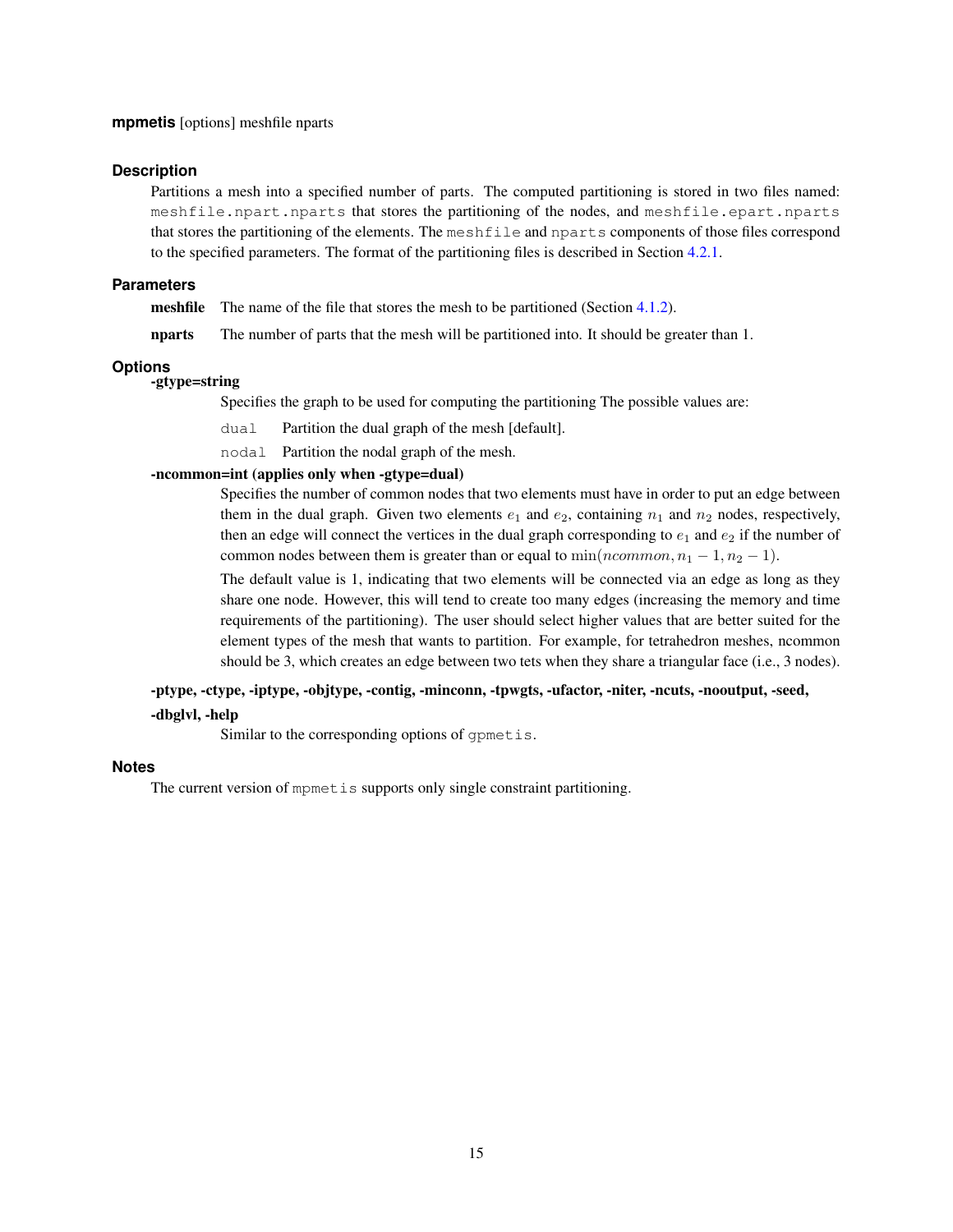#### **ndmetis** [options] graphfile

### **Description**

Computes a fill-reducing ordering of the vertices of the graph using multilevel nested dissection. The computed ordering is stored in a file named graphfile.iperm, whose format is described in Section [4.2.2.](#page-11-2)

# **Parameters**

**graphfile** The name of the file that stores the graph to be re-ordered (Section  $4.1.1$ ).

# **Options**

# -ctype=string

Specifies the scheme to be used to match the vertices of the graph during the coarsening. The possible values are:

- rm Random matching [default].
- shem Sorted heavy-edge matching.

# -iptype=string (applies only when -ptype=rb)

Specifies the scheme to be used to compute the initial vertex separator of the graph. The possible values are:

- edge Derive the separator from an edge cut [default].
- node Grow a bisection using a greedy node-based strategy.

### -rtype=string

Specifies the scheme to be used for refinement. The possible values are:

1sided One-sided node-based refinement [default].

2sided Two-sided node-based refinement.

#### -ufactor=int

Specifies the maximum allowed load imbalance between the left and right partitions during each bisection. It is this described under METIS OPTION UFACTOR in Section [5.4](#page-19-4) when the number of partitions . Default is 30, indicating a load imbalance of 1.03.

#### -pfactor=int

Specifies the minimum degree of the vertices that will be ordered last. It is this described under METIS OPTION PFACTOR in Section [5.4.](#page-19-4) Default value is 0, indicating that no vertices are removed.

-no2hop Specifies that the coarsening will not perform any 2–hop matchings when the standard matching approach fails to sufficiently coarsen the graph. The 2–hop matching is very effective for graphs with power-law degree distributions. If the quality of the orderings when compared to that obtained by earlier versions of METIS is low, then this option can be specified to turn off this type of matching.

#### -nocompress

Specifies that the graph should not be compressed by combining together vertices that have identical adjacency lists.

-ccorder Specifies if the connected components of the graph should first be identified and ordered separately.

#### -niter=int

Specifies the number of iterations for the refinement algorithms at each stage of the uncoarsening process. Default is 10.

#### -nseps=int

Specifies the number of different separators that it will compute at each level of nested dissection. The final separator that is used is the smallest one. Default is 1.

#### -nooutput

Specifies that no ordering file should be generated.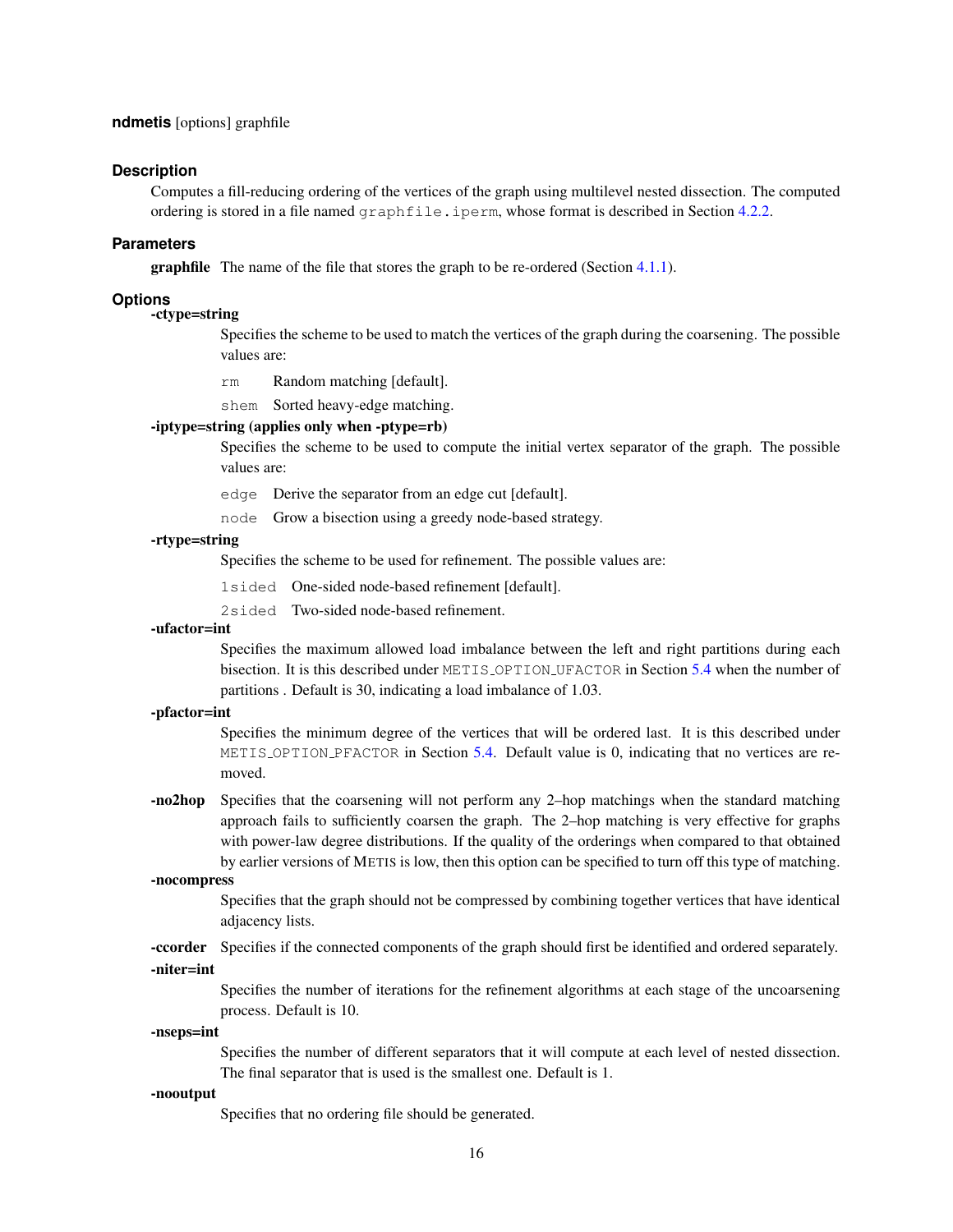-seed=int Selects the seed of the random number generator.

# -dbglvl=int

Similar to the corresponding option of gpmetis.

-help Displays the command-line options along with a description.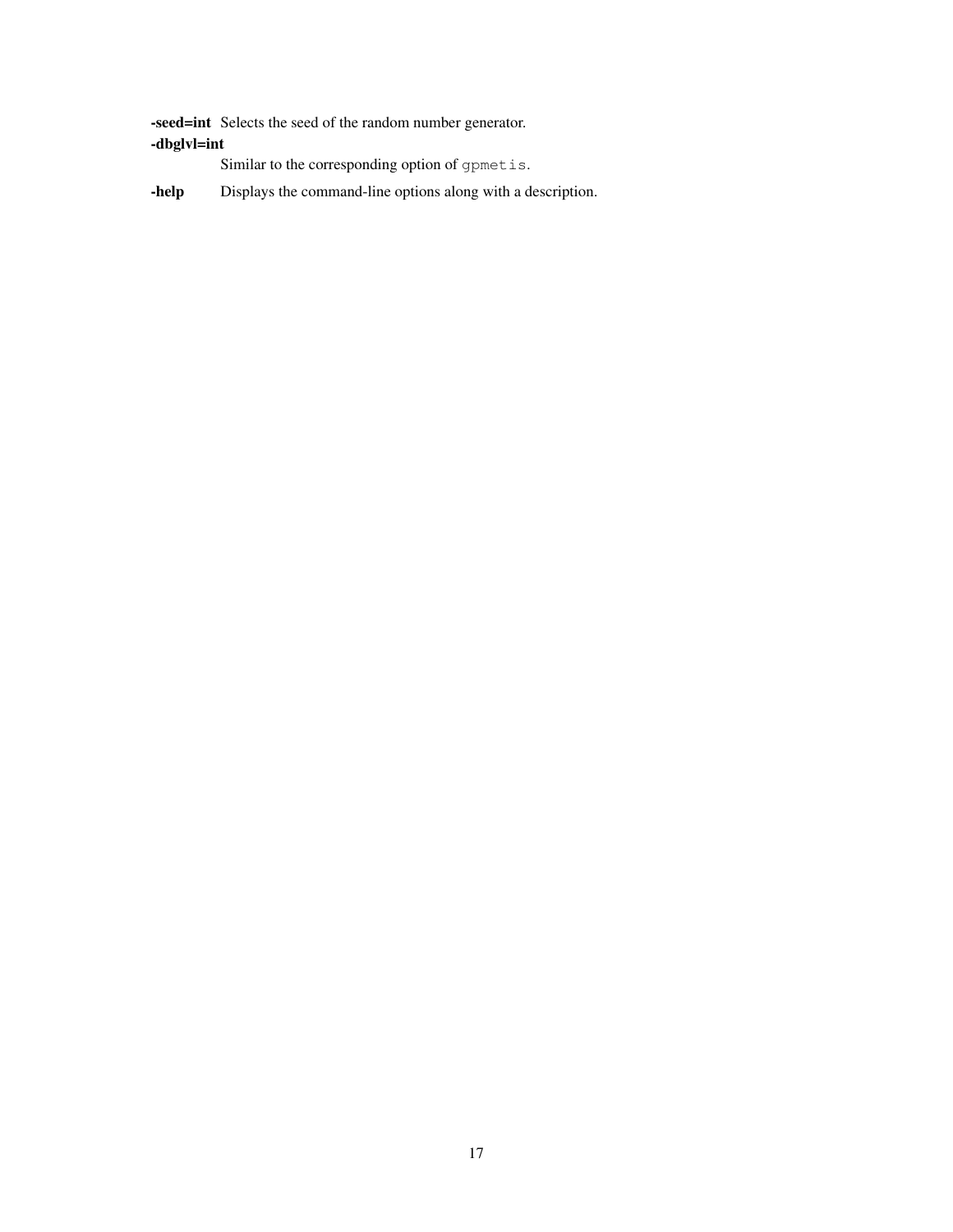**m2gmetis** [options] meshfile graphfile

# **Description**

Converts a mesh into a graph that is compatible with METIS.

# **Parameters**

meshfile The name of the file that stores the mesh to be converted (Section [4.1.2\)](#page-9-0). graphfile The name of the file that will store the generated graph.

# **Options**

# -gtype=string

Specifies the type of the graph to be generated. The possible values are:

dual Generates the dual graph of the mesh [default].

nodal the nodal graph of the mesh.

# -ncommon=int (applies only when -gtype=dual)

Similar to the corresponding option of mpmetis.

# -dbglvl=int

Similar to the corresponding option of gpmetis.

-help Displays the command-line options along with a description.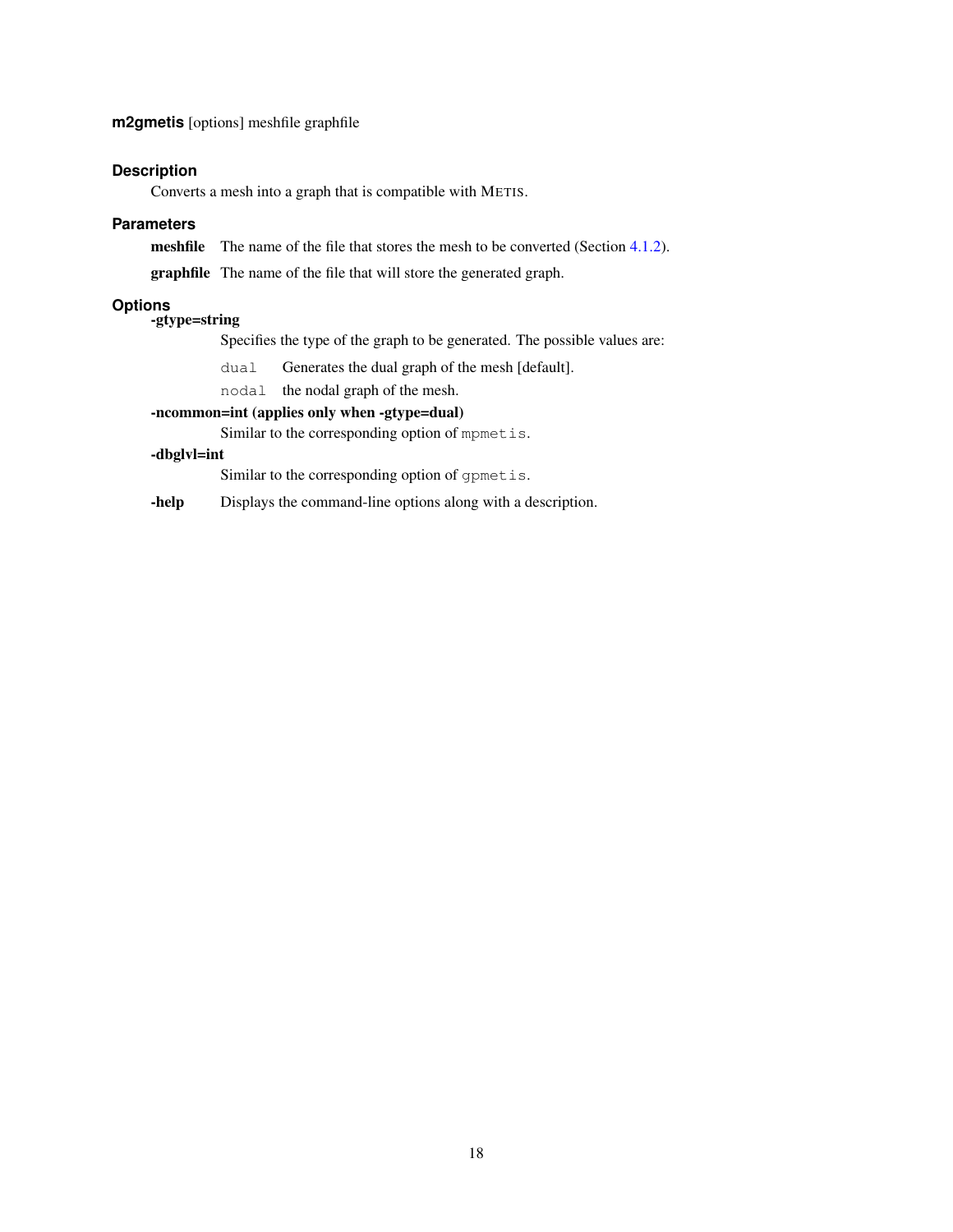# **graphchk** graphfile [fixedfile]

# **Description**

Checks the graph for format correctness and consistency.

# **Parameters**

graphfile The name of the file that stores the graph to be checked (Section [4.1.2\)](#page-9-0).

fixedfile This is an optional parameter that specifies the name of the file to store the fixed input graph. This file will only be generated if there were errors in the input file.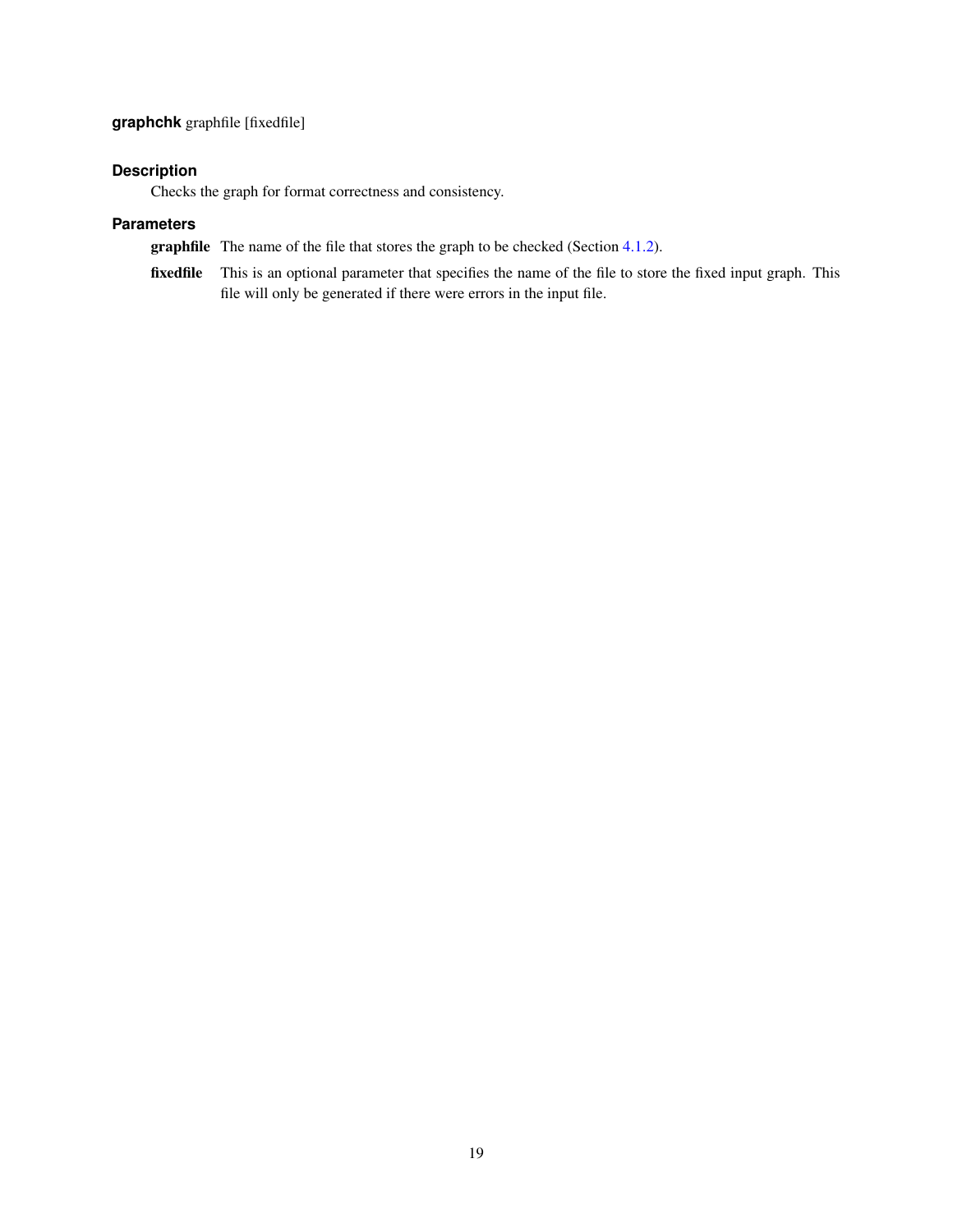# <span id="page-19-0"></span>**5 METIS' API**

The various routines implemented in METIS' stand-alone programs can be directly accessed from a C, C++, or Fortran program by using the supplied library. In the rest of this section we describe METIS' API by first describing various calling and usage conventions, the various data structures used to pass information into and get information out of the routines, followed by a detailed description of the calling sequence of the various routines.

# <span id="page-19-1"></span>**5.1 Header files**

Any program using METIS' API needs to include the metis. h header file. This file provides function prototypes for the various API routines and defines the various data types and constants used by these routines.

During METIS' installation time, the metis.h defines two important data types and their widths. These are the  $i$ dx t data type for storing integer quantities and the real t data type for storing floating point quantities. The  $idx$  t data type can be defined to be either a 32 or 64 bit signed integer, whereas the real  $\pm$  data type can be defined to be either a single or double precision float point number. All of METIS' API routines take as input arrays and/or scalars that are of these two data types. In addition, met is . h defines various enum data types for specifying various options and for returning status codes.

# <span id="page-19-2"></span>**5.2 Use of NULL parameters**

METIS' API routines take a large number of parameters, allowing the user to model complex graphs and specify complex partitioning/ordering requirements. However, for most uses of METIS, this level of complexity may not be required. For that purpose and to also simplify the complexity associated with using its API, METIS allows the application to specify a NULL value to many of these optional/advanced parameters. The API routines that will be described in subsequent sections will mark these parameters by following them with a (NULL).

# <span id="page-19-3"></span>**5.3 C/C++ and Fortran Support**

The various routines in METIS' API can be called from either C/C++ or Fortran programs. Using C/C++ with METIS' API is quite straightforward (as METIS is written entirely in C). However, METIS' API fully supports Fortran as well. This support comes in three forms.

- 1. All the scalar arguments in the routines are passed by reference to facilitate Fortran programs.
- 2. All the routines take a parameter called *numflag* or an options parameter called METIS OPTION NUMBERING indicating whether or not the numbering of the graph or mesh starts from 0 or 1. In C programs numbering usually starts from 0, whereas in Fortran programs numbering starts from 1.
- 3. METIS' API incorporates alternative names for each of the routines to facilitate linking the library with Fortran programs. In particular, for every function, METIS' API provides four additional names, one all capital, one all lower case, one all lower case with '<sub>-'</sub> appended to it, and one with '<sub>--</sub>' appended to it. For example, for METIS PartGraphKway, METIS' API provides METIS PARTGRAPHKWAY, metis partgraphkway, metis partgraphkway , and metis partgraphkway . These extra names allow the library to be directly linked into Fortran programs on a wide range of architectures including Cray, SGI, and HP. If you still encounter problems linking with the library let us know so we can include appropriate support.

# <span id="page-19-4"></span>**5.4 Options array**

Most of the API routines take as a parameter an array called options, which allow the application to fine-tune and modify various aspects of the internal algorithms used by METIS. The application must define this array as

idx\_t options[METIS\_NOPTIONS];

and the meaning of its various entries are as follows: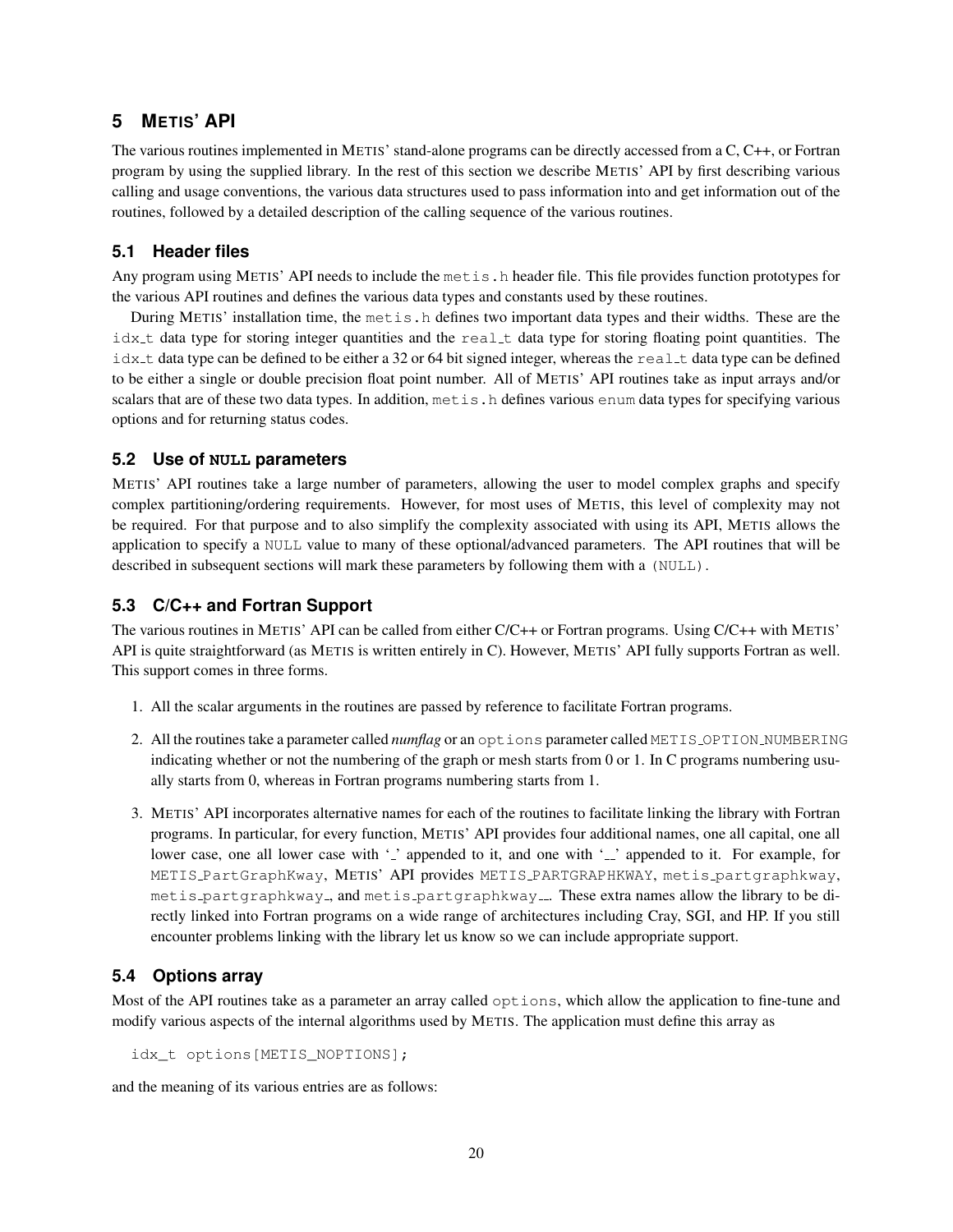#### options[**METIS OPTION PTYPE]**

Specifies the partitioning method. Possible values are:

METIS\_PTYPE\_RB Multilevel recursive bisectioning.

METIS\_PTYPE\_KWAY Multilevel  $k$ -way partitioning.

#### options[**METIS OPTION OBJTYPE]**

Specifies the type of objective. Possible values are:

METIS OBJTYPE CUT Edge-cut minimization.

METIS OBJTYPE VOL Total communication volume minimization.

#### options[**METIS OPTION CTYPE]**

Specifies the matching scheme to be used during coarsening. Possible values are:

METIS\_CTYPE\_RM Random matching.

METIS CTYPE SHEM Sorted heavy-edge matching.

#### options[**METIS OPTION IPTYPE]**

Determines the algorithm used during initial partitioning. Possible values are:

| METIS_IPTYPE_GROW | Grows a bisection using a greedy strategy.                                   |
|-------------------|------------------------------------------------------------------------------|
|                   | METIS_IPTYPE_RANDOM Computes a bisection at random followed by a refinement. |
| METIS_IPTYPE_EDGE | Derives a separator from an edge cut.                                        |
| METIS_IPTYPE_NODE | Grow a bisection using a greedy node-based strategy.                         |

#### options[**METIS OPTION RTYPE]**

Determines the algorithm used for refinement. Possible values are:

| METIS_RTYPE FM     | FM-based cut refinement.                            |
|--------------------|-----------------------------------------------------|
| METIS_RTYPE_GREEDY | Greedy-based cut and volume refinement.             |
|                    | METIS RTYPE SEP2SIDED Two-sided node FM refinement. |
|                    | METIS RTYPE SEP1SIDED One-sided node FM refinement. |

#### options[**METIS OPTION NCUTS]**

Specifies the number of different partitionings that it will compute. The final partitioning is the one that achieves the best edgecut or communication volume. Default is 1.

### options[**METIS OPTION NSEPS]**

Specifies the number of different separators that it will compute at each level of nested dissection. The final separator that is used is the smallest one. Default is 1.

#### options[**METIS OPTION NUMBERING]**

Used to indicate which numbering scheme is used for the adjacency structure of a graph or the elementnode structure of a mesh. The possible values are:

- 0 C-style numbering is assumed that starts from 0.
- 1 Fortran-style numbering is assumed that starts from 1.

#### options[**METIS OPTION NITER]**

Specifies the number of iterations for the refinement algorithms at each stage of the uncoarsening process. Default is 10.

#### options[**METIS OPTION SEED]**

Specifies the seed for the random number generator.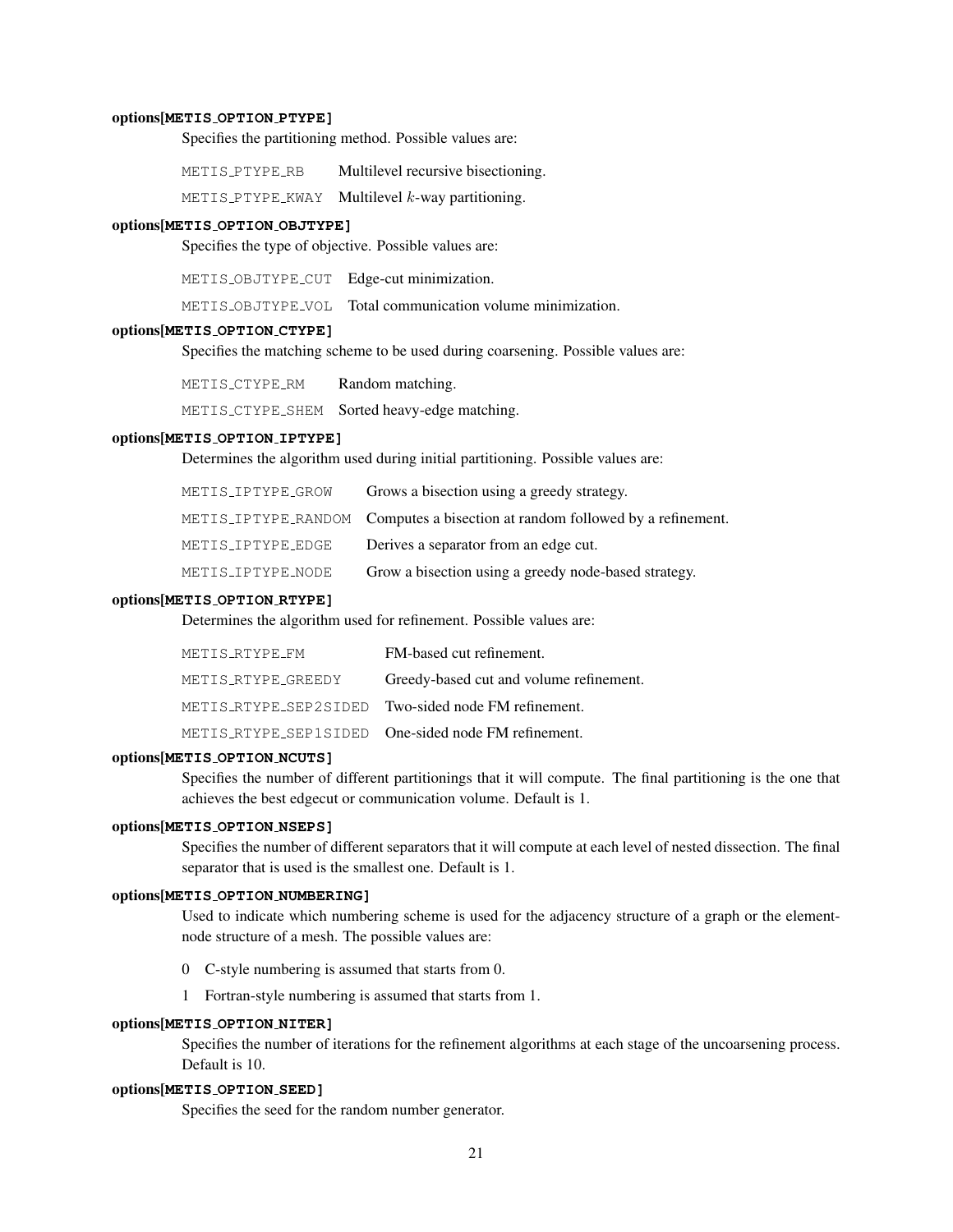#### options[**METIS OPTION MINCONN]**

Specifies that the partitioning routines should try to minimize the maximum degree of the subdomain graph, i.e., the graph in which each partition is a node, and edges connect subdomains with a shared interface.

- 0 Does not explicitly minimize the maximum connectivity.
- 1 Explicitly minimize the maximum connectivity.

#### options[**METIS OPTION NO2HOP]**

Specifies that the coarsening will not perform any 2–hop matchings when the standard matching approach fails to sufficiently coarsen the graph. The 2–hop matching is very effective for graphs with power-law degree distributions.

- 0 Performs a 2–hop matching.
- 1 Does not perform a 2–hop matching.

#### options[**METIS OPTION CONTIG]**

Specifies that the partitioning routines should try to produce partitions that are contiguous. Note that if the input graph is not connected this option is ignored.

- 0 Does not force contiguous partitions.
- 1 Forces contiguous partitions.

#### options[**METIS OPTION COMPRESS]**

Specifies that the graph should be compressed by combining together vertices that have identical adjacency lists.

- 0 Does not try to compress the graph.
- 1 Tries to compress the graph.

#### options[**METIS OPTION CCORDER]**

Specifies if the connected components of the graph should first be identified and ordered separately.

- 0 Does not identify the connected components.
- 1 Identifies the connected components.

## options[**METIS OPTION PFACTOR]**

Specifies the minimum degree of the vertices that will be ordered last. If the specified value is  $x > 0$ , then any vertices with a degree greater than  $0.1 * x *$  (average degree) are removed from the graph, an ordering of the rest of the vertices is computed, and an overall ordering is computed by ordering the removed vertices at the end of the overall ordering. For example if  $x = 40$ , and the average degree is 5, then the algorithm will remove all vertices with degree greater than 20. The vertices that are removed are ordered last (i.e., they are automatically placed in the top-level separator). Good values are often in the range of 60 to 200 (i.e., 6 to 20 times more than the average). Default value is 0, indicating that no vertices are removed.

Used to control whether or not the ordering algorithm should remove any vertices with high degree (i.e., dense columns). This is particularly helpful for certain classes of LP matrices, in which there a few vertices that are connected to many other vertices. By removing these vertices prior to ordering, the quality and the amount of time required to do the ordering improves.

#### options[**METIS OPTION UFACTOR]**

Specifies the maximum allowed load imbalance among the partitions. A value of  $x$  indicates that the allowed load imbalance is  $(1 + x)/1000$ . The load imbalance for the *j*th constraint is defined to be  $\max_i(w[j,i])/t[j,i])$ , where  $w[j,i]$  is the fraction of the overall weight of the jth constraint that is assigned to the *i*th partition and  $t[i, i]$  is the desired target weight of the *j*th constraint for the *i*th partition (i.e., that specified via -tpwgts). For -ptype=rb, the default value is 1 (i.e., load imbalance of 1.001) and for -ptype=kway, the default value is 30 (i.e., load imbalance of 1.03).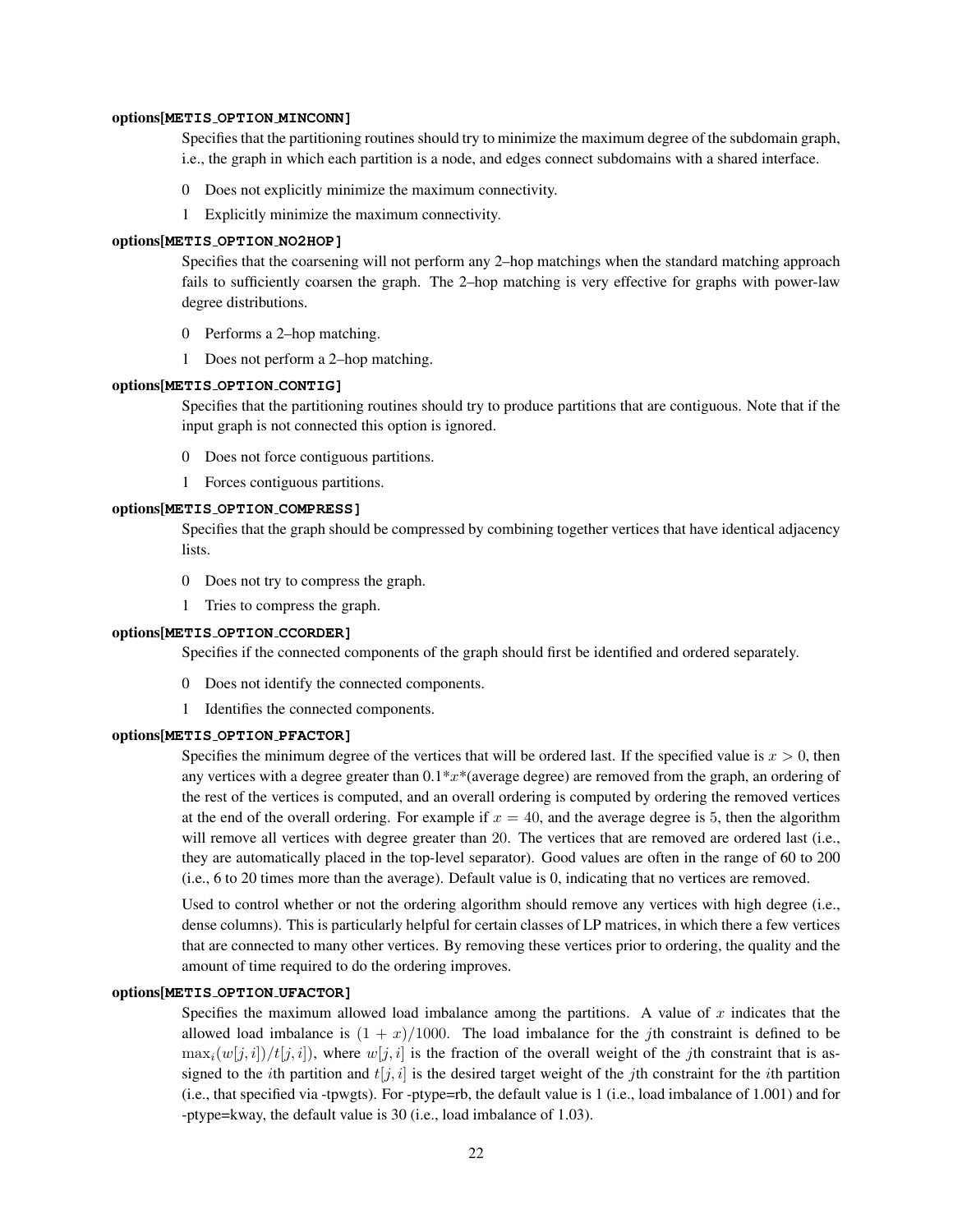#### options[**METIS OPTION DBGLVL]**

Specifies the amount of progress/debugging information will be printed during the execution of the algorithms. The default value is 0 (no debugging/progress information). A non-zero value can be supplied that is obtained by a bit-wise OR of the following values.

| METIS_DBG_INFO (1)         | Prints various diagnostic messages.                                            |
|----------------------------|--------------------------------------------------------------------------------|
| METIS_DBG_TIME (2)         | Performs timing analysis.                                                      |
| METIS_DBG_COARSEN (4)      | Displays various statistics during coarsening.                                 |
| METIS_DBG_REFINE (8)       | Displays various statistics during refinement.                                 |
| METIS_DBG_IPART (16)       | Displays various statistics during initial partitioning.                       |
| METIS_DBG_MOVEINFO (32)    | Displays detailed information about vertex moves during refine-<br>ment.       |
| METIS_DBG_SEPINFO (64)     | Displays information about vertex separators.                                  |
| METIS_DBG_CONNINFO (128)   | Displays information related to the minimization of subdomain<br>connectivity. |
| METIS_DBG_CONTIGINFO (256) | Displays information related to the elimination of connected com-<br>ponents.  |
|                            |                                                                                |

Note that the numeric values are provided for use with the  $-\text{dbqlvl}$  option of METIS' stand-alone programs. For the API routines it is sufficient to OR the above constants.

If an application does not want to take advantage of this capability, then it can just supply a NULL as the value for that parameter. For those applications that will like to modify certain elements of the algorithms, METIS provide the METIS SetDefaultOptions routine to set the options to their default values. After that, the application can just modify the the options that is interested in modifying. This is illustrated as follows:

```
idx_t options[METIS_NOPTIONS];
METIS_SetDefaultOptions(options);
options[METIS_OPTION_NSEPS] = 10;
options[METIS_OPTION_UFACTOR] = 100;
METIS_NodeND(..., options, ...)
...
```
### <span id="page-22-0"></span>**5.5 Graph data structure**

All of the graph partitioning and sparse matrix ordering routines in METIS take as input the adjacency structure of the graph and the weights of the vertices and edges (if any).

The adjacency structure of the graph is stored using the compressed storage format (CSR). The CSR format is a widely used scheme for storing sparse graphs. In this format the adjacency structure of a graph with  $n$  vertices and m edges is represented using two arrays xadj and adjncy. The xadj array is of size  $n + 1$  whereas the adjncy array is of size 2m (this is because for each edge between vertices v and u we actually store both  $(v, u)$  and  $(u, v)$ ).

The adjacency structure of the graph is stored as follows. Assuming that vertex numbering starts from 0 (C style), then the adjacency list of vertex i is stored in array adjncy starting at index  $x$ adj[i] and ending at (but not including) index xadj[ $i+1$ ] (i.e., adjncy[xadj[ $i$ ]] through and including adjncy[xadj[ $i+1$ ]-1]). That is, for each vertex i, its adjacency list is stored in consecutive locations in the array adjncy, and the array xadj is used to point to where it begins and where it ends. Figure [3\(](#page-23-2)b) illustrates the CSR format for the 15-vertex graph shown in Figure  $3(a)$  $3(a)$ .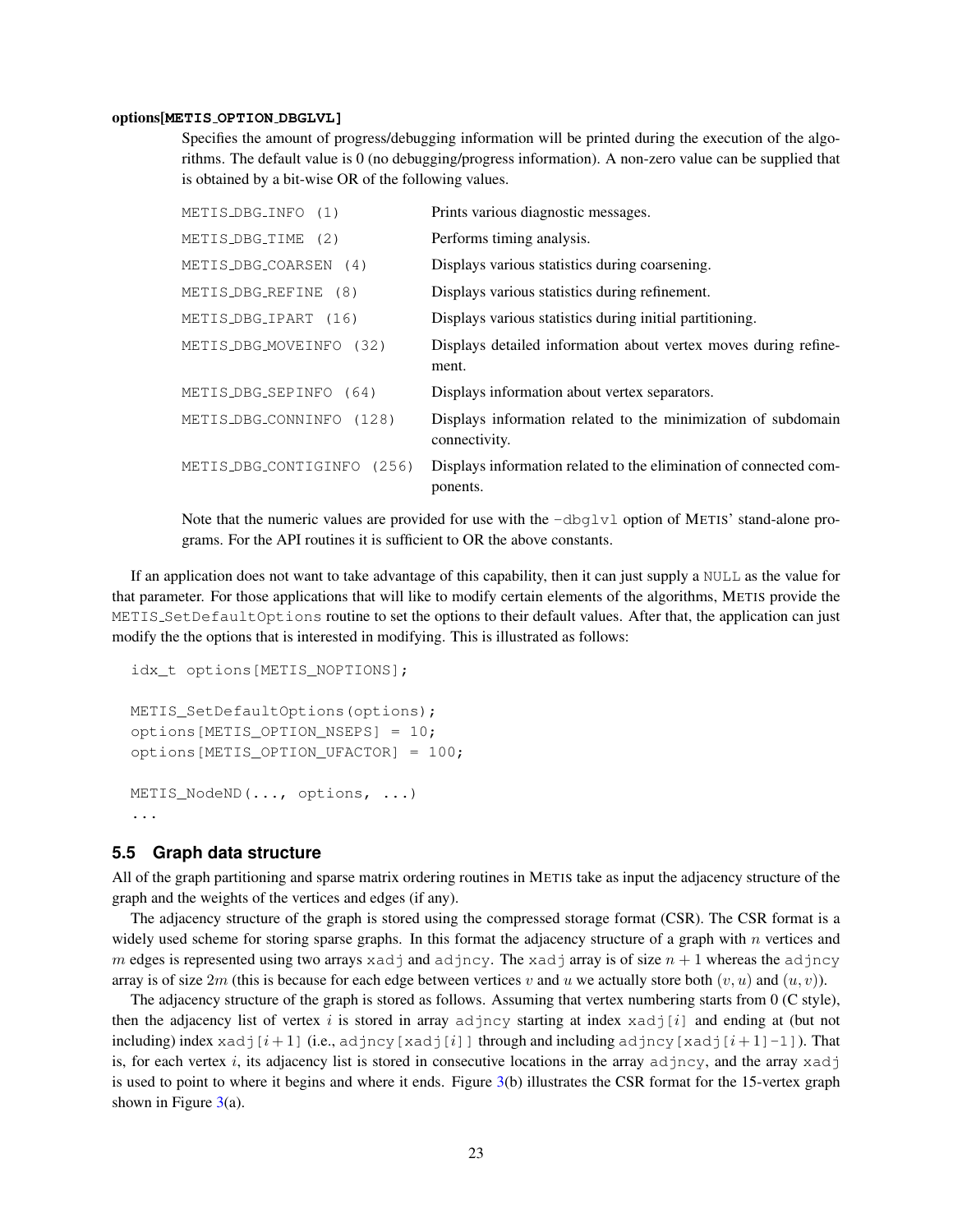

0 2 5 8 11 13 16 20 24 28 31 33 36 39 42 44 1 5 0 2 6 1 3 7 2 4 8 3 9 0 6 10 1 5 7 11 2 6 8 12 3 7 9 13 4 8 14 5 11 6 10 12 7 11 13 8 12 14 9 13 xadj dincy

### <span id="page-23-2"></span>**(b CSR format**



The weights of the vertices (if any) are stored in an additional array called vwgt. If *ncon* is the number of weights associated with each vertex, the array vwgt contains n ∗ *ncon* elements (recall that n is the number of vertices). The weights of the *i*th vertex are stored in *ncon* consecutive entries starting at location vwgt [*i* ∗ *ncon*]. Note that if each vertex has only a single weight, then vwgt will contain n elements, and vwgt [i] will store the weight of the ith vertex. The vertex-weights must be integers greater or equal to zero. If all the vertices of the graph have the same weight (i.e., the graph is unweighted), then the vwgt can be set to NULL.

The weights of the edges (if any) are stored in an additional array called adjwgt. This array contains 2m elements, and the weight of edge adjncy [j] is stored at location adjwgt [j]. The edge-weights must be integers greater than zero. If all the edges of the graph have the same weight (i.e., the graph is unweighted), then the adjwgt can be set to NULL.

# <span id="page-23-0"></span>**5.6 Mesh data structure**

All of the mesh partitioning and mesh conversion routines in METIS take as input the element node array of a mesh. This element node array is stored using a pair of arrays called  $eptr$  and  $e$  ind, which are similar to the xadj and ad jncy arrays used for storing the adjacency structure of a graph. The size of the eptr array is  $n+1$ , where n is the number of elements in the mesh. The size of the eind array is of size equal to the sum of the number of nodes in all the elements of the mesh. The list of nodes belonging to the ith element of the mesh are stored in consecutive locations of eind starting at position eptr[i] up to (but not including) position eptr[i+1]. This format makes it easy to specify meshes of any type of elements, including meshes with mixed element types that have different number of nodes per element. As it was the case with the format of the mesh file described in Section [4.1.2,](#page-9-0) the ordering of the nodes in each element is not important.

# <span id="page-23-1"></span>**5.7 Partitioning objectives**

The partitioning algorithms in METIS can be used to compute a balanced  $k$ -way partitioning that minimizes either the number of edges that straddle partitions (*edgecut*) or the total communication volume (*totalv*). In the rest of this section we briefly describe these two objectives and provide some suggestions on when they should be used.

**Minimizing the edgecut** Consider a graph  $G = (V, E)$ , and let P be a vector of size  $|V|$  such that  $P[i]$  stores the number of the partition that vertex i belongs to. The *edgecut* of this partitioning is defined as the number of edges that straddle partitions. That is, the number of edges  $(v, u)$  for which  $P[v] \neq P[u]$ . If the graph has weights associated with the edges, then the edgecut is defined as the sum of the weight of these straddling edges.

**Minimizing the total communication volume** Consider a graph  $G = (V, E)$ , and let P be a vector of size |V| such that P[i] stores the number of the partition that vertex i belongs to. Let  $V_b \subset V$  be the subset of interface (or boarder) vertices. That is, each vertex  $v \in V_b$  is connected to at least one vertex that belongs to a different partition. For each vertex  $v \in V_b$  let  $Nadj[v]$  be the number of domains other than  $P[v]$  that the vertices adjacent to v belong to.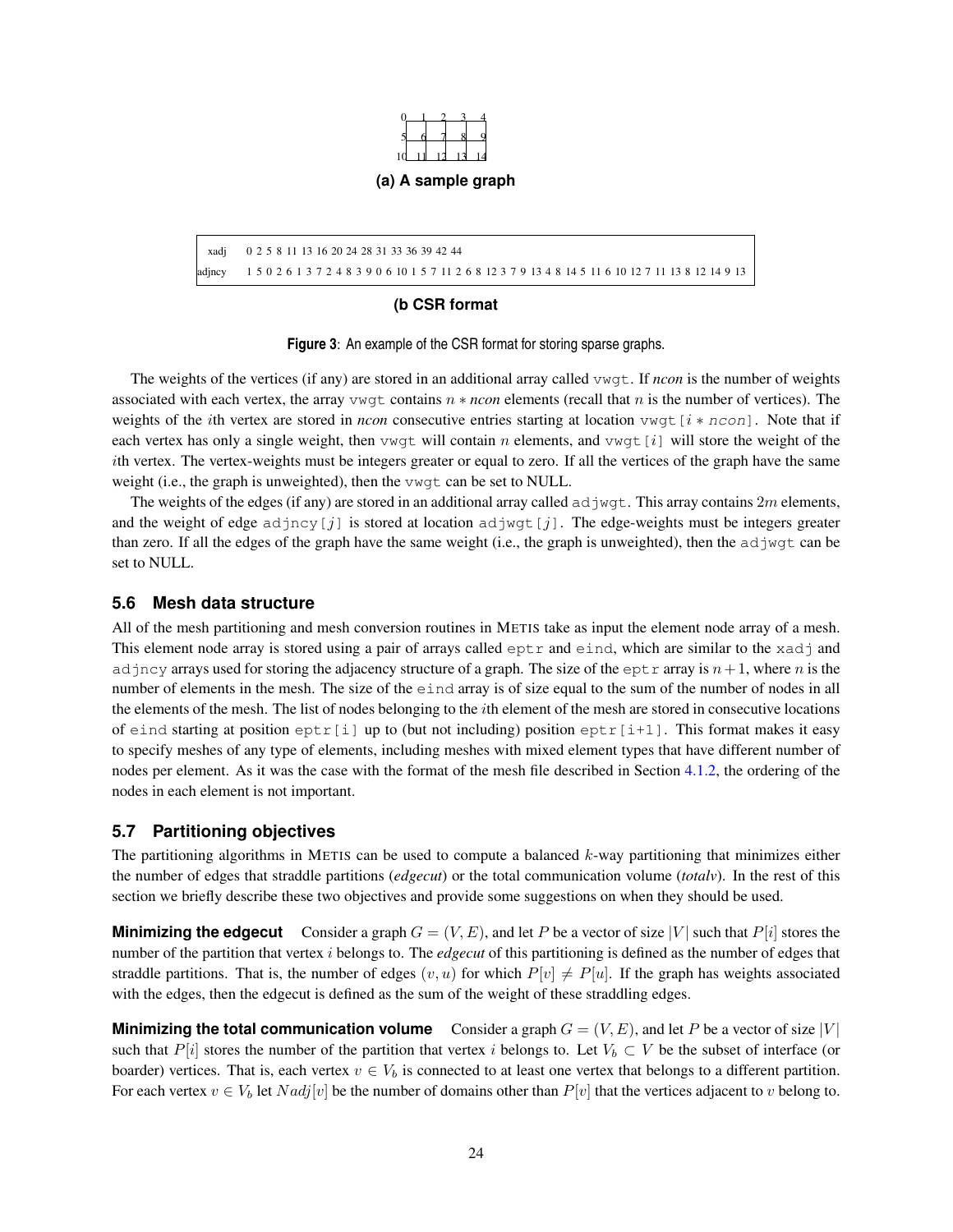The *totalv* of this partitioning is defined as:

<span id="page-24-0"></span>
$$
totalv = \sum_{v \in V_b} Nadj[v].
$$
\n<sup>(1)</sup>

Equation [1](#page-24-0) corresponds to the total communication volume incurred by the partitioning because each interface vertex v needs to be sent to all of its  $Nadj[v]$  partitions.

The above model can be extended to instances in which the amount of data that needs to be sent for each node is different. In particular, if  $s_v$  is the amount of data that needs to be sent for vertex  $v$ , referred to as the *vertex size*, then Equation [1](#page-24-0) can be re-written as:

$$
totalv = \sum_{v \in V_b} s_v Nadj[v]. \tag{2}
$$

METIS' API supports this weighted totalv model by using an array called vsize such that the amount of data that needs to be sent due to the *i*th vertex is stored in  $vsize[i]$ . Note that the amount of data that needs to be sent is different from the *weight* of the vertex. The former corresponds to communication cost whereas the later corresponds to the computational cost.

Note that for partitioning algorithms to correctly minimize the totalv, the graph should reflect the true information exchange requirements of the underlying computations. For instance, the dual graph of a finite element mesh does not correctly model the underlying communication, whereas the nodal graph does.

**Which one is better?** When partitioning is used to distribute a graph or a mesh among the processors of a parallel computer, the edgecut is only an approximation of the true communication cost resulting from the partitioning. On the other hand, by minimizing the totalv we can directly minimize the overall communication cost. Despite of that, for many graphs the solutions obtained by minimizing the edgecut or minimizing the totalv, are comparable. This is especially true for graphs corresponding to well-shaped finite element meshes. This is because for these graphs, the degrees of the various vertices are similar and the objectives of minimizing the edgecut or the totalv behave the same. On the other hand, if the vertex degrees vary significantly (e.g., graphs corresponding to linear programming matrices), then by minimizing the totalv we can obtain a significant reduction in the total communication volume.

In terms of the amount of time required by these two partitioning objectives, minimizing the edgecut is faster than minimizing the totalv. For this reason, the totalv objective should be used only for problems in which it actually reduces the overall communication volume.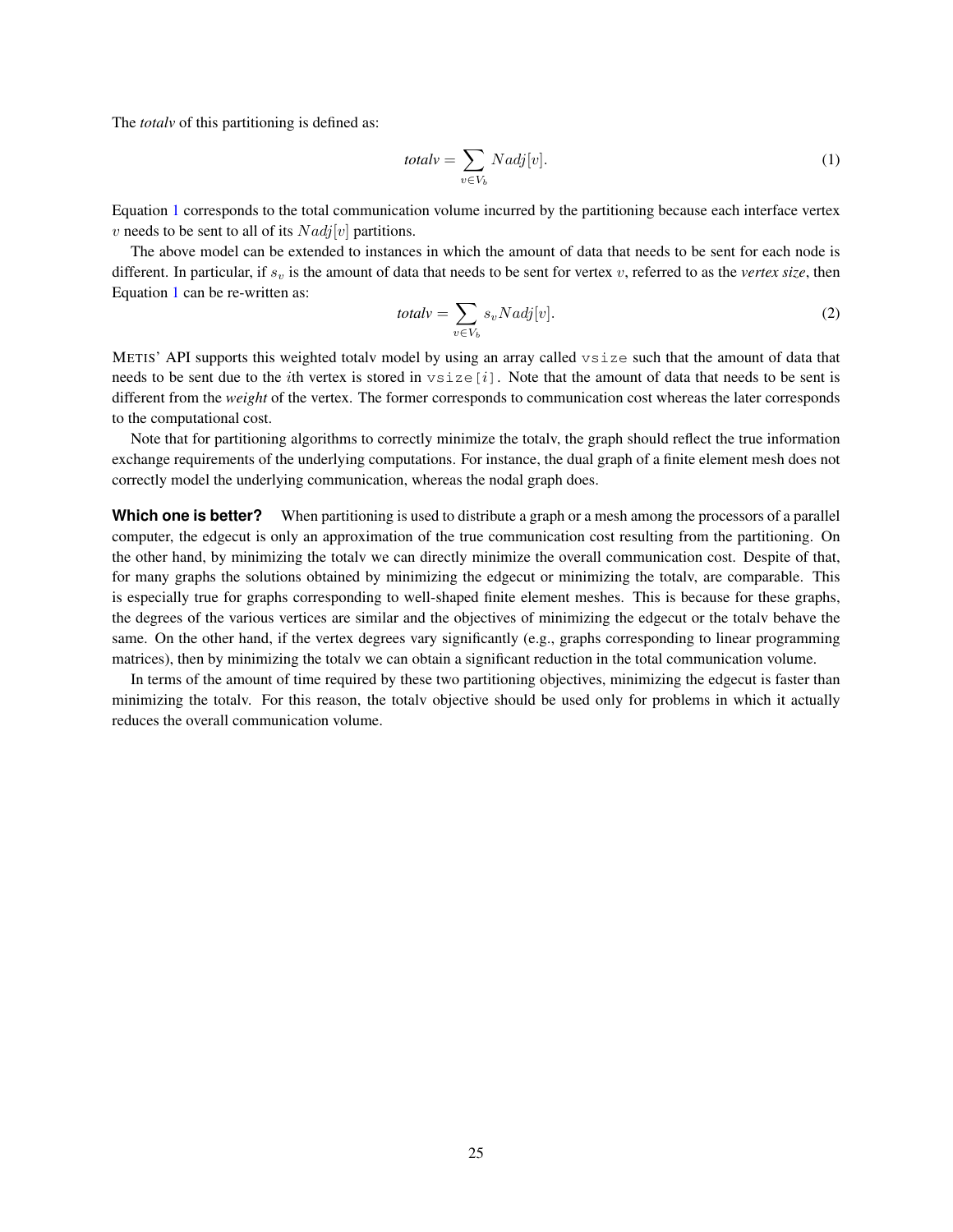# <span id="page-25-1"></span><span id="page-25-0"></span>**5.8 Graph partitioning routines**

int **METIS\_PartGraphRecursive**(idx\_t \*nvtxs, idx\_t \*ncon, idx\_t \*xadj, idx\_t \*adjncy, idx t \*vwgt, idx t \*vsize, idx t \*adjwgt, idx t \*nparts, real t \*tpwgts, real t ubvec, idx t \*options, idx t \*objval, idx t \*part)

int **METIS\_PartGraphKway**(idx\_t \*nvtxs, idx\_t \*ncon, idx\_t \*xadj, idx\_t \*adjncy,

idx t \*vwgt, idx t \*vsize, idx t \*adjwgt, idx t \*nparts, real t \*tpwgts,

real t ubvec, idx t \*options, idx t \*objval, idx t \*part)

#### **Description**

Is used to partition a graph into  $k$  parts using either multilevel recursive bisection or multilevel  $k$ -way partitioning.

# **Parameters**

nvtxs The number of vertices in the graph.

ncon The number of balancing constraints. It should be at least 1.

#### xadj, adjncy

The adjacency structure of the graph as described in Section [5.5.](#page-22-0)

## vwgt (**NULL**)

The weights of the vertices as described in Section [5.5.](#page-22-0)

#### vsize (**NULL**)

The size of the vertices for computing the total communication volume as described in Section [5.7.](#page-23-1)

### adjwgt (**NULL**)

The weights of the edges as described in Section [5.5.](#page-22-0)

nparts The number of parts to partition the graph.

#### tpwgts (**NULL**)

This is an array of size *nparts*×*ncon* that specifies the desired weight for each partition and constraint. The *target partition weight* for the *i*th partition and *j*th constraint is specified at  $\tt{pywgts}$  [i\*ncon+j] (the numbering for both partitions and constraints starts from 0). For each constraint, the sum of the tpwgts [] entries must be 1.0 (i.e.,  $\sum_i trwgts[i * ncon + j] = 1.0$ ).

A NULL value can be passed to indicate that the graph should be equally divided among the partitions.

#### ubvec (**NULL**)

This is an array of size *ncon* that specifies the allowed load imbalance tolerance for each constraint. For the *i*th partition and *j*th constraint the allowed weight is the ubvec[j]\*tpwgts[i\*ncon+j] fraction of the jth's constraint total weight. The load imbalances must be greater than 1.0.

A NULL value can be passed indicating that the load imbalance tolerance for each constraint should be 1.001 (for ncon=1) or 1.01 (for ncon $\chi$ 1).

### options (**NULL**)

This is the array of options as described in Section [5.4.](#page-19-4)

The following options are valid for METIS PartGraphRecursive:

METIS OPTION CTYPE, METIS OPTION IPTYPE, METIS OPTION RTYPE, METIS\_OPTION\_NO2HOP, METIS\_OPTION\_NCUTS, METIS\_OPTION\_NITER, METIS\_OPTION\_SEED, METIS\_OPTION\_UFACTOR, METIS\_OPTION\_NUMBERING, METIS\_OPTION\_DBGLVL

The following options are valid for METIS\_PartGraphKway: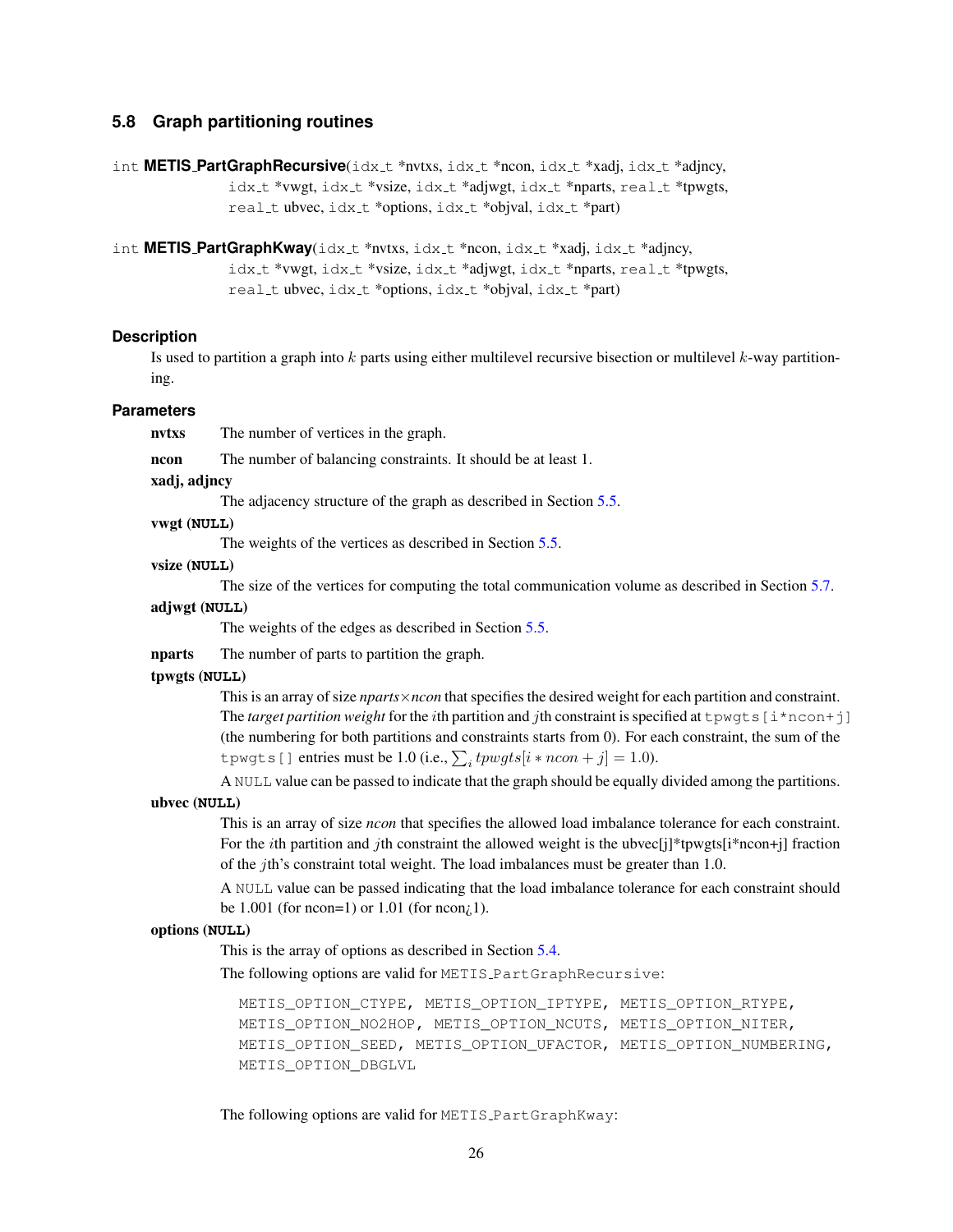METIS\_OPTION\_OBJTYPE, METIS\_OPTION\_CTYPE, METIS\_OPTION\_IPTYPE, METIS\_OPTION\_RTYPE, METIS\_OPTION\_NO2HOP, METIS\_OPTION\_NCUTS, METIS\_OPTION\_NITER, METIS\_OPTION\_UFACTOR, METIS\_OPTION\_MINCONN, METIS\_OPTION\_CONTIG, METIS\_OPTION\_SEED, METIS\_OPTION\_NUMBERING, METIS\_OPTION\_DBGLVL

- objval Upon successful completion, this variable stores the edge-cut or the total communication volume of the partitioning solution. The value returned depends on the partitioning's objective function.
- part This is a vector of size *nvtxs* that upon successful completion stores the partition vector of the graph. The numbering of this vector starts from either 0 or 1, depending on the value of options[METIS OPTION NUMBERING].

| METIS_OK          | Indicates that the function returned normally.                               |
|-------------------|------------------------------------------------------------------------------|
| METIS_ERROR_INPUT | Indicates an input error.                                                    |
|                   | METIS_ERROR_MEMORY Indicates that it could not allocate the required memory. |
| METIS_ERROR       | Indicates some other type of error.                                          |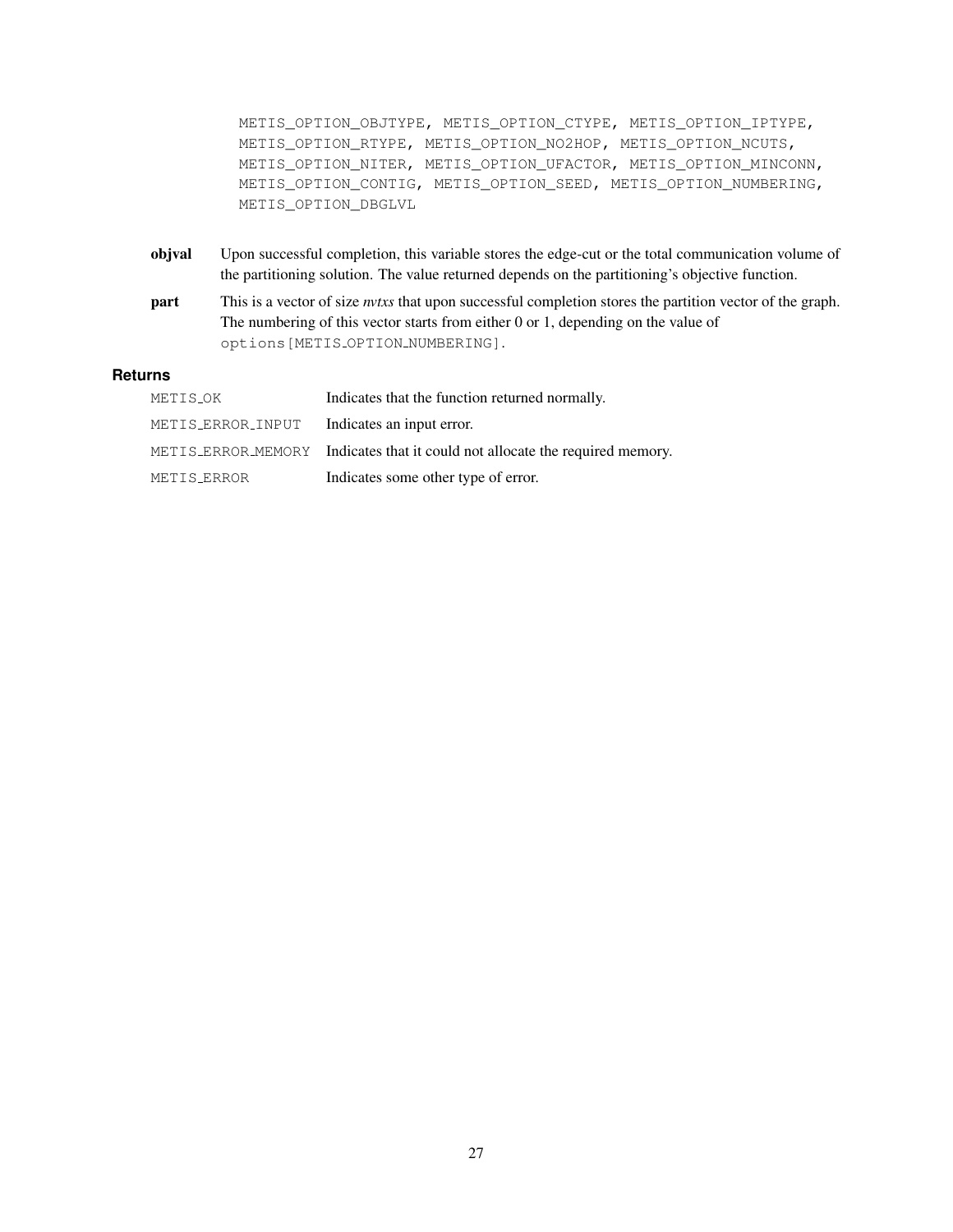# <span id="page-27-1"></span><span id="page-27-0"></span>**5.9 Mesh partitioning routines**

int **METIS PartMeshDual**(idx t \*ne, idx t \*nn, idx t \*eptr, idx t \*eind, idx t \*vwgt, idx t \*vsize, idx t \*ncommon, idx t \*nparts, real t \*tpwgts, idx t \*options, idx t \*objval,  $idx_t *epart, idx_t *npart)$ 

### **Description**

This function is used to partition a mesh into k parts based on a partitioning of the mesh's dual graph.

#### **Parameters**

ne The number of elements in the mesh.

nn The number of nodes in the mesh.

### eptr, eind

The pair of arrays storing the mesh as described in Section [5.6.](#page-23-0)

### vwgt (**NULL**)

An array of size *ne* specifying the weights of the elements. A NULL value can be passed to indicate that all elements have an equal weight.

### vsize (**NULL**)

An array of size *ne* specifying the size of the elements that is used for computing the total communication volume as described in Section [5.7.](#page-23-1) A NULL value can be passed when the objective is cut or when all elements have an equal size.

#### ncommon

Specifies the number of common nodes that two elements must have in order to put an edge between them in the dual graph. Given two elements  $e_1$  and  $e_2$ , containing  $n_1$  and  $n_2$  nodes, respectively, then an edge will connect the vertices in the dual graph corresponding to  $e_1$  and  $e_2$  if the number of common nodes between them is greater than or equal to min $(ncommon, n_1 - 1, n_2 - 1)$ .

The default value is 1, indicating that two elements will be connected via an edge as long as they share one node. However, this will tend to create too many edges (increasing the memory and time requirements of the partitioning). The user should select higher values that are better suited for the element types of the mesh that wants to partition. For example, for tetrahedron meshes, ncommon should be 3, which creates an edge between two tets when they share a triangular face (i.e., 3 nodes).

nparts The number of parts to partition the mesh.

### tpwgts (**NULL**)

This is an array of size *nparts* that specifies the desired weight for each partition. The *target partition weight* for the *i*th partition is specified at  $\tt{pygts[i]}$  (the numbering for the partitions starts from 0). The sum of the tpwgts[] entries must be 1.0.

A NULL value can be passed to indicate that the graph should be equally divided among the partitions.

#### options (**NULL**)

This is the array of options as described in Section [5.4.](#page-19-4) The following options are valid:

METIS\_OPTION\_PTYPE, METIS\_OPTION\_OBJTYPE, METIS\_OPTION\_CTYPE, METIS\_OPTION\_IPTYPE, METIS\_OPTION\_RTYPE, METIS\_OPTION\_NCUTS, METIS\_OPTION\_NITER, METIS\_OPTION\_SEED, METIS\_OPTION\_UFACTOR, METIS\_OPTION\_NUMBERING, METIS\_OPTION\_DBGLVL

objval Upon successful completion, this variable stores either the edgecut or the total communication volume of the dual graph's partitioning.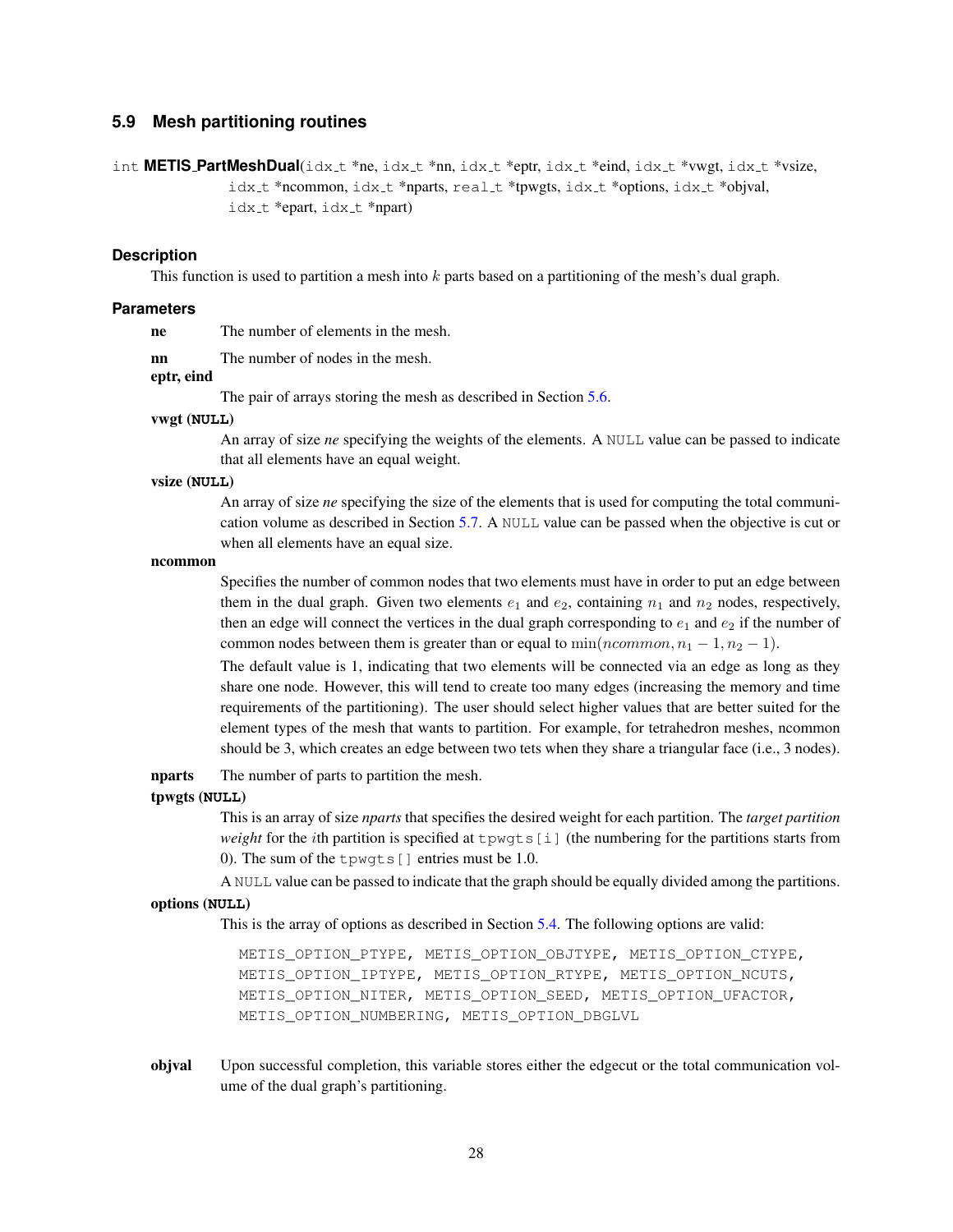- epart This is a vector of size *ne* that upon successful completion stores the partition vector for the elements of the mesh. The numbering of this vector starts from either 0 or 1, depending on the value of options[METIS OPTION NUMBERING].
- npart This is a vector of size *nn* that upon successful completion stores the partition vector for the nodes of the mesh. The numbering of this vector starts from either 0 or 1, depending on the value of options[METIS OPTION NUMBERING].

| METIS_OK                                    | Indicates that the function returned normally.                               |
|---------------------------------------------|------------------------------------------------------------------------------|
| METIS_ERROR_INPUT Indicates an input error. |                                                                              |
|                                             | METIS_ERROR_MEMORY Indicates that it could not allocate the required memory. |
| METIS_ERROR                                 | Indicates some other type of error.                                          |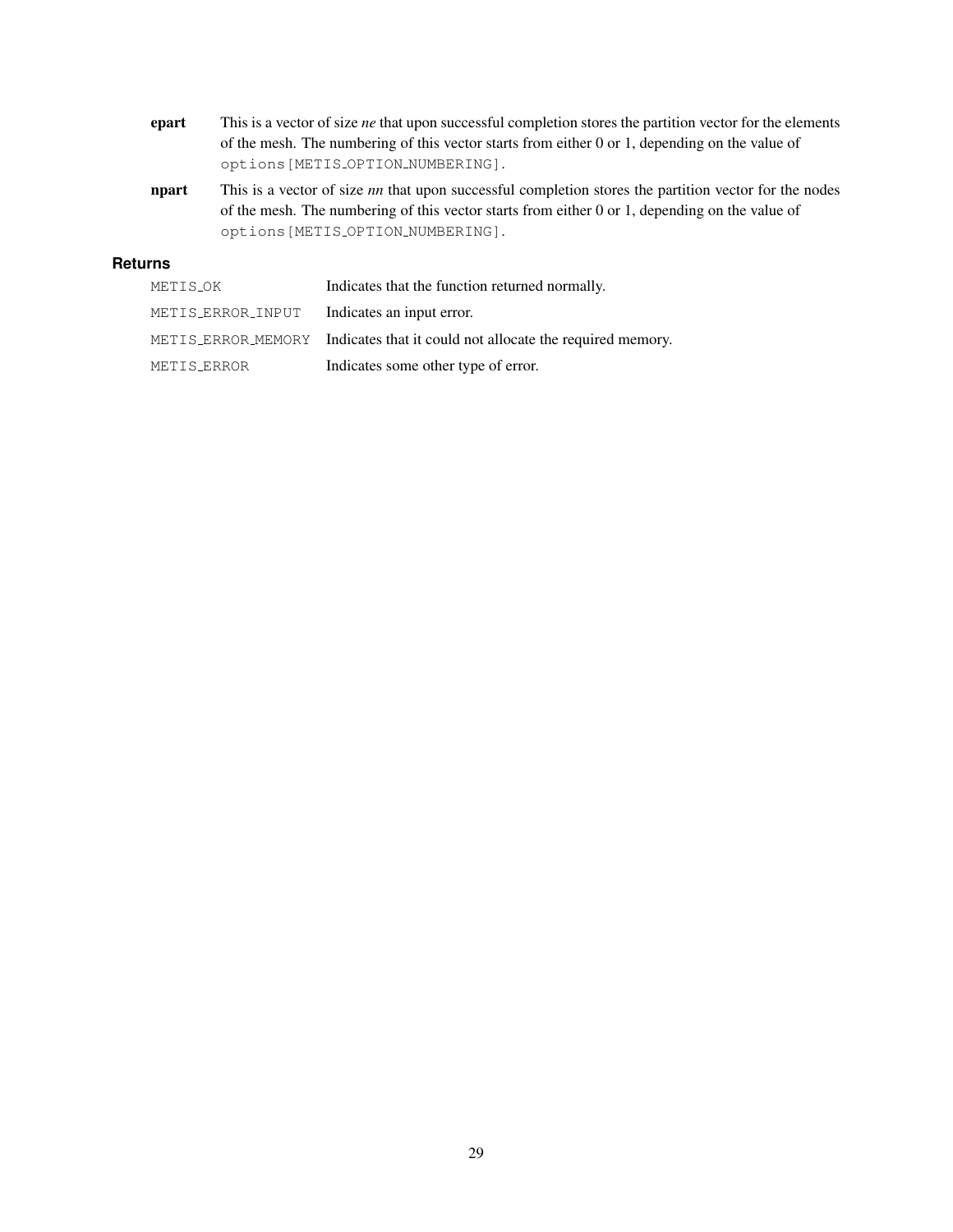int **METIS\_PartMeshNodal**( idx\_t \*ne, idx\_t \*nn, idx\_t \*eptr, idx\_t \*eind, idx\_t \*vwgt, idx\_t \*vsize, idx t \*nparts, real t \*tpwgts, idx t \*options, idx t \*objval, idx t \*epart, idx t \*npart)

#### **Description**

This function is used to partition a mesh into k parts based on a partitioning of the mesh's nodal graph.

#### **Parameters**

- ne The number of elements in the mesh.
- nn The number of nodes in the mesh.

#### eptr, eind

The pair of arrays storing the mesh as described in Section [5.6.](#page-23-0)

#### vwgt (**NULL**)

An array of size *nn* specifying the weights of the nodes. A NULL value can be passed to indicate that all nodes have an equal weight.

#### vsize (**NULL**)

An array of size *nn* specifying the size of the nodes that is used for computing the total communication volume as described in Section [5.7.](#page-23-1) A NULL value can be passed when the objective is cut or when all nodes have an equal size.

nparts The number of parts to partition the mesh.

#### tpwgts (**NULL**)

This is an array of size *nparts* that specifies the desired weight for each partition. The *target partition weight* for the *i*th partition is specified at  $tpwqts[i]$  (the numbering for the partitions starts from 0). The sum of the tpwgts[] entries must be 1.0.

A NULL value can be passed to indicate that the graph should be equally divided among the partitions.

### options (**NULL**)

This is the array of options as described in Section [5.4.](#page-19-4) The following options are valid:

METIS\_OPTION\_PTYPE, METIS\_OPTION\_OBJTYPE, METIS\_OPTION\_CTYPE, METIS\_OPTION\_IPTYPE, METIS\_OPTION\_RTYPE, METIS\_OPTION\_NCUTS, METIS\_OPTION\_NITER, METIS\_OPTION\_SEED, METIS\_OPTION\_UFACTOR, METIS\_OPTION\_NUMBERING, METIS\_OPTION\_DBGLVL

- objval Upon successful completion, this variable stores either the edgecut or the total communication volume of the nodal graph's partitioning.
- epart This is a vector of size *ne* that upon successful completion stores the partition vector for the elements of the mesh. The numbering of this vector starts from either 0 or 1, depending on the value of options[METIS OPTION NUMBERING].
- npart This is a vector of size *nn* that upon successful completion stores the partition vector for the nodes of the mesh. The numbering of this vector starts from either 0 or 1, depending on the value of options[METIS OPTION NUMBERING].

| METIS_OK          | Indicates that the function returned normally.                               |
|-------------------|------------------------------------------------------------------------------|
| METIS_ERROR_INPUT | Indicates an input error.                                                    |
|                   | METIS_ERROR_MEMORY Indicates that it could not allocate the required memory. |
| METIS_ERROR       | Indicates some other type of error.                                          |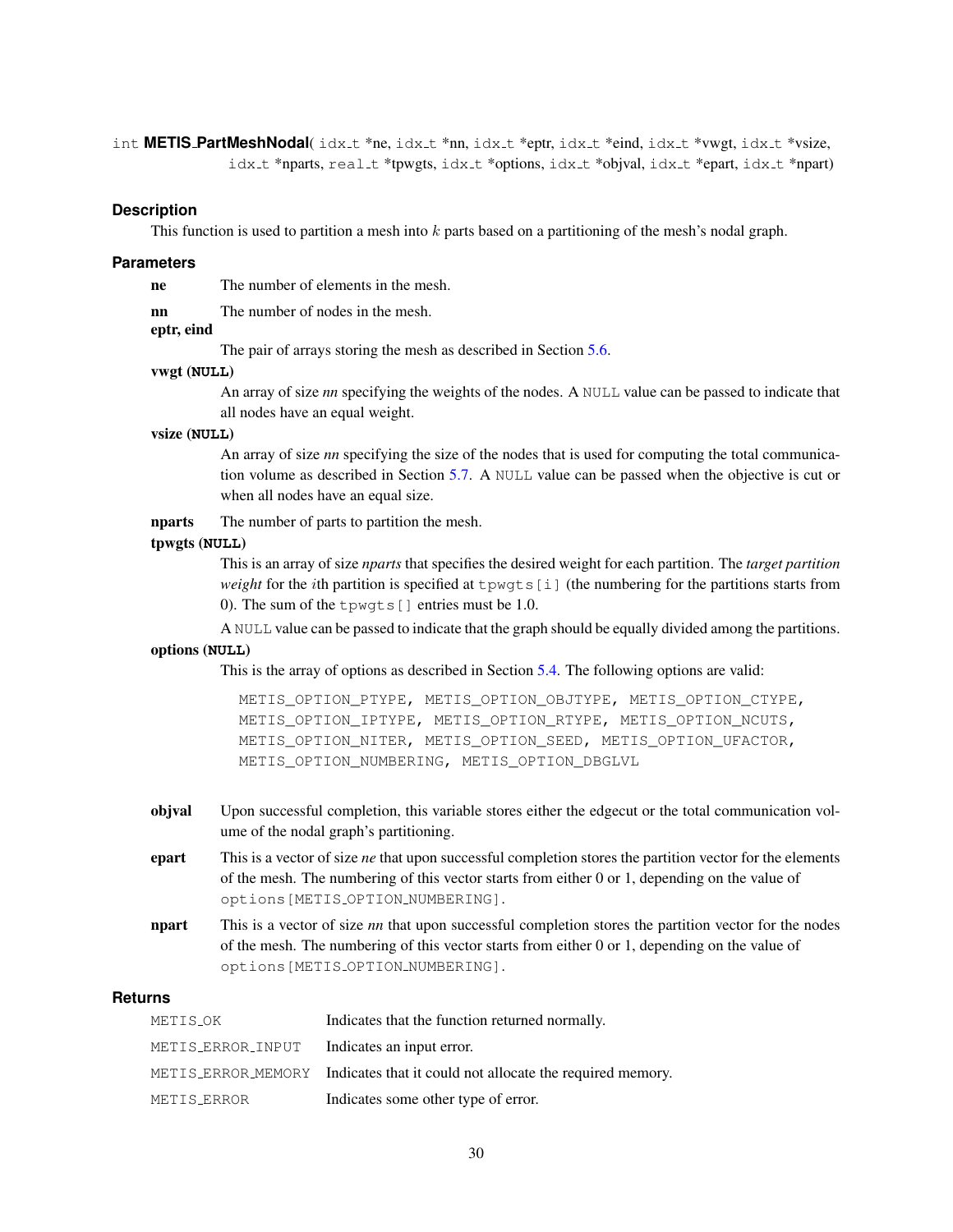# <span id="page-30-1"></span><span id="page-30-0"></span>**5.10 Sparse Matrix Reordering Routines**

```
int METIS_NodeND(idx_t *nvtxs, idx_t *xadj, idx_t *adjncy, idx_t *vwgt, idx_t *options,
                idx_t *perm, idx_t *iperm)
```
#### **Description**

This function computes fill reducing orderings of sparse matrices using the multilevel nested dissection algorithm.

### **Parameters**

nvtxs The number of vertices in the graph.

### xadj, adjncy

The adjacency structure of the graph as described in Section [5.5.](#page-22-0)

### vwgt (**NULL**)

An array of size *nvtxs* specifying the weights of the vertices. If the graph is weighted, the nested dissection ordering computes vertex separators that minimize the sum of the weights of the vertices on the separators.

A NULL can be passed to indicate a graph with equal weight vertices (or unweighted).

#### options (**NULL**)

This is the array of options as described in Section [5.4.](#page-19-4) The following options are valid:

METIS\_OPTION\_CTYPE, METIS\_OPTION\_RTYPE, METIS\_OPTION\_NO2HOP, METIS\_OPTION\_NSEPS, METIS\_OPTION\_NITER, METIS\_OPTION\_UFACTOR, METIS OPTION COMPRESS, METIS OPTION CCORDER, METIS OPTION SEED, METIS\_OPTION\_PFACTOR, METIS\_OPTION\_NUMBERING, METIS\_OPTION\_DBGLVL

#### perm, iperm

These are vectors, each of size *nvtxs*. Upon successful completion, they store the fill-reducing permutation and inverse-permutation. Let A be the original matrix and  $A'$  be the permuted matrix. The arrays *perm* and *iperm* are defined as follows. Row (column) i of  $A'$  is the perm[i] row (column) of A, and row (column) i of A is the iperm[i] row (column) of A'. The numbering of this vector starts from either 0 or 1, depending on the value of options [METIS OPTION NUMBERING].

| METIS_OK          | Indicates that the function returned normally.                               |
|-------------------|------------------------------------------------------------------------------|
| METIS_ERROR_INPUT | Indicates an input error.                                                    |
|                   | METIS_ERROR_MEMORY Indicates that it could not allocate the required memory. |
| METIS_ERROR       | Indicates some other type of error.                                          |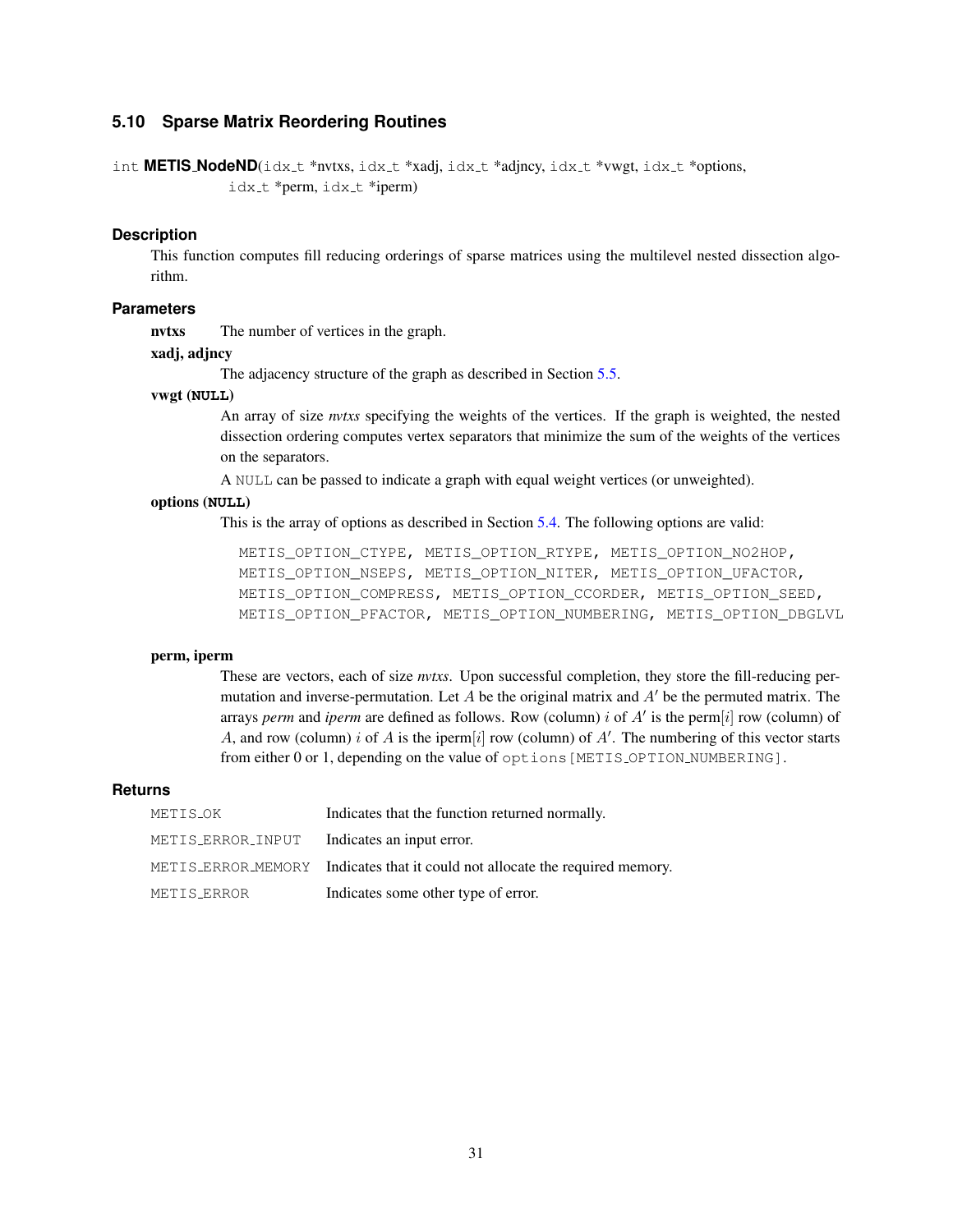# <span id="page-31-1"></span><span id="page-31-0"></span>**5.11 Mesh-to-graph conversion routines**

int **METIS\_MeshToDual**(idx\_t \*ne, idx\_t \*nn, idx\_t \*eptr, idx\_t \*eind, idx\_t \*ncommon, idx\_t \*numflag, idx\_t \*\*xadj, idx\_t \*\*adjncy)

### **Description**

This function is used to generate the dual graph of a mesh.

#### **Parameters**

nn The number of nodes in the mesh.

#### eptr, eind

The pair of arrays storing the mesh as described in Section [5.6.](#page-23-0)

### ncommon

Specifies the number of common nodes that two elements must have in order to put an edge between them in the dual graph. Given two elements  $e_1$  and  $e_2$ , containing  $n_1$  and  $n_2$  nodes, respectively, then an edge will connect the vertices in the dual graph corresponding to  $e_1$  and  $e_2$  if the number of common nodes between them is greater than or equal to  $\min(ncommon, n_1 - 1, n_2 - 1)$ .

The default value is 1, indicating that two elements will be connected via an edge as long as they share one node. However, this will tend to create too many edges (increasing the memory and time requirements of the partitioning). The user should select higher values that are better suited for the element types of the mesh that wants to partition. For example, for tetrahedron meshes, ncommon should be 3, which creates an edge between two tets when they share a triangular face (i.e., 3 nodes).

numflag Used to indicate which numbering scheme is used for *eptr* and *eind*. The possible values are:

- 0 C-style numbering is assumed that starts from 0
- 1 Fortran-style numbering is assumed that starts from 1

#### xadj, adjncy

These arrays store the adjacency structure of the generated dual graph. The format is of the adjacency structure is described in Section [5.5.](#page-22-0) Memory for these arrays is allocated by METIS' API using the standard malloc function. It is the responsibility of the application to free this memory by calling free. METIS provides the METIS Free that is a wrapper to C's free function.

| METIS_OK          | Indicates that the function returned normally.                               |
|-------------------|------------------------------------------------------------------------------|
| METIS_ERROR_INPUT | Indicates an input error.                                                    |
|                   | METIS_ERROR_MEMORY Indicates that it could not allocate the required memory. |
| METIS_ERROR       | Indicates some other type of error.                                          |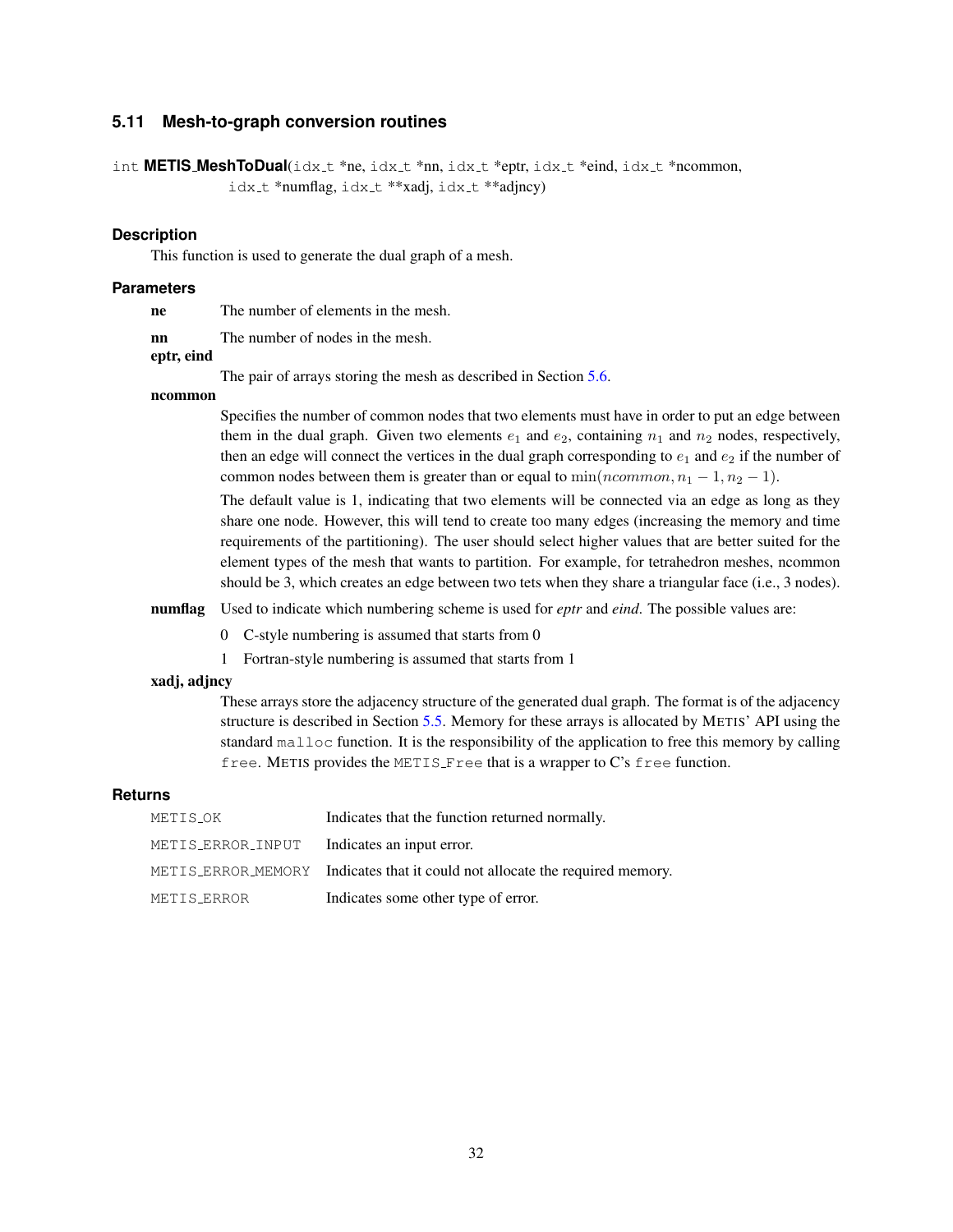# int **METIS\_MeshToNodal**(idx\_t \*ne, idx\_t \*nn, idx\_t \*eptr, idx\_t \*eind, idx\_t \*numflag,  $idx_t$  \*\* $xadj, idx_t$  \*\* $adjncy)$

# **Description**

This function is used to generate the nodal graph of a mesh.

### **Parameters**

nn The number of nodes in the mesh.

# eptr, eind

The pair of arrays storing the mesh as described in Section [5.6.](#page-23-0)

numflag Used to indicate which numbering scheme is used for *eptr* and *eind*. The possible values are:

- 0 C-style numbering is assumed that starts from 0
- 1 Fortran-style numbering is assumed that starts from 1

# xadj, adjncy

These arrays store the adjacency structure of the generated graph. The format is of the adjacency structure is described in Section [5.5.](#page-22-0) Memory for these arrays is allocated by METIS' API using the standard malloc function. It is the responsibility of the application to free this memory by calling free. METIS provides the METIS Free that is a wrapper to C's free function.

| METIS_OK          | Indicates that the function returned normally.                               |
|-------------------|------------------------------------------------------------------------------|
| METIS_ERROR_INPUT | Indicates an input error.                                                    |
|                   | METIS_ERROR_MEMORY Indicates that it could not allocate the required memory. |
| METIS_ERROR       | Indicates some other type of error.                                          |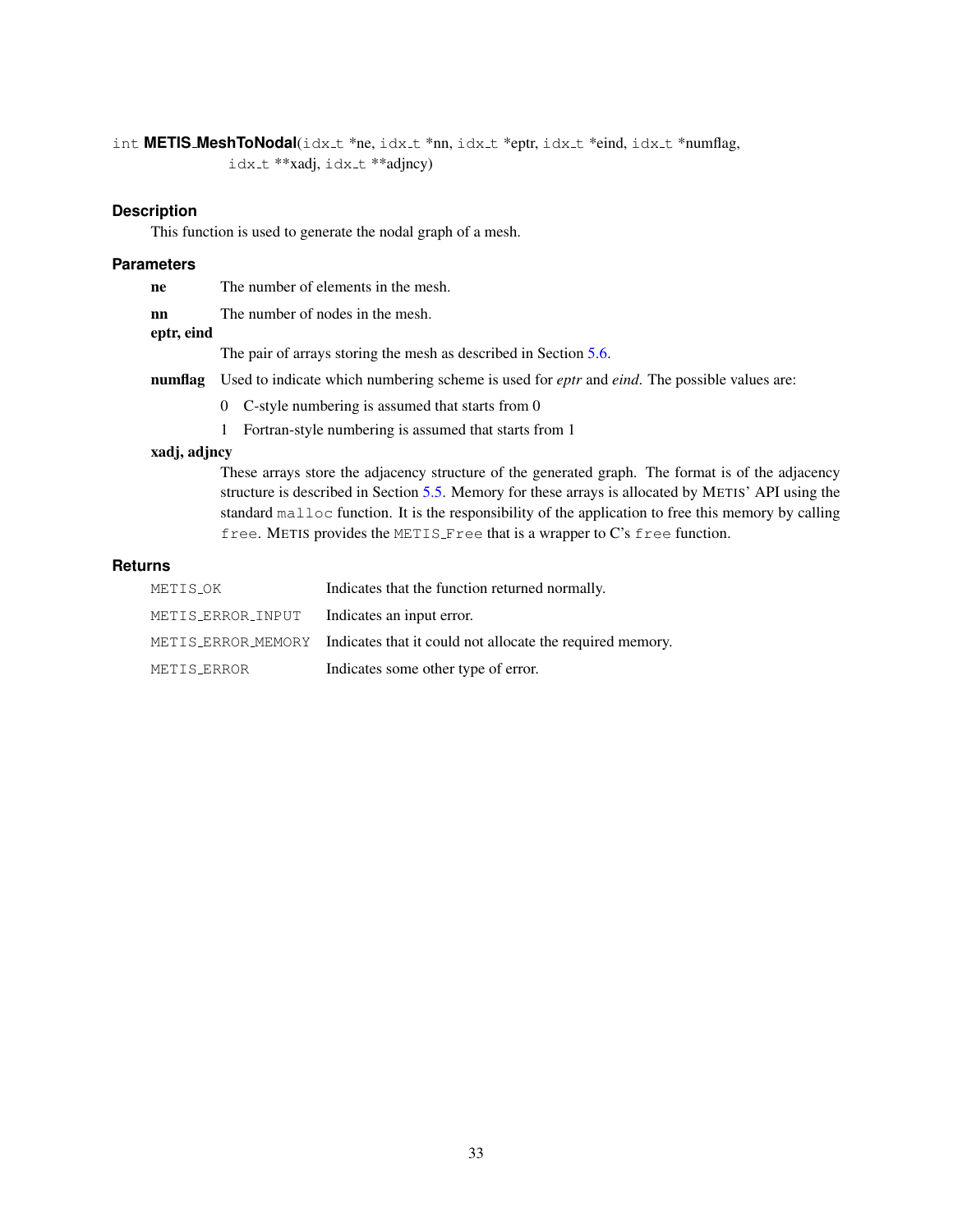# <span id="page-33-1"></span><span id="page-33-0"></span>**5.12 Utility routines**

# int **METIS\_SetDefaultOptions**(idx\_t options[METIS\_NOPTIONS])

# **Description**

Initializes the options array into its default values.

# **Parameters**

options The array of options that will be initialized. It's size should be at least METIS NOPTIONS.

### **Returns**

METIS OK Indicates that the function returned normally.

int **METIS\_Free**(idx\_t \*ptr)

# **Description**

Frees the memory that was allocated by either the METIS MeshToDual or the METIS MeshToNodal routines for returning the dual or nodal graph of a mesh.

### **Parameters**

ptr The pointer to be freed. This pointer should be one of the xadj or adjncy returned by METIS' API routines.

# **Returns**

METIS\_OK Indicates that the function returned normally.